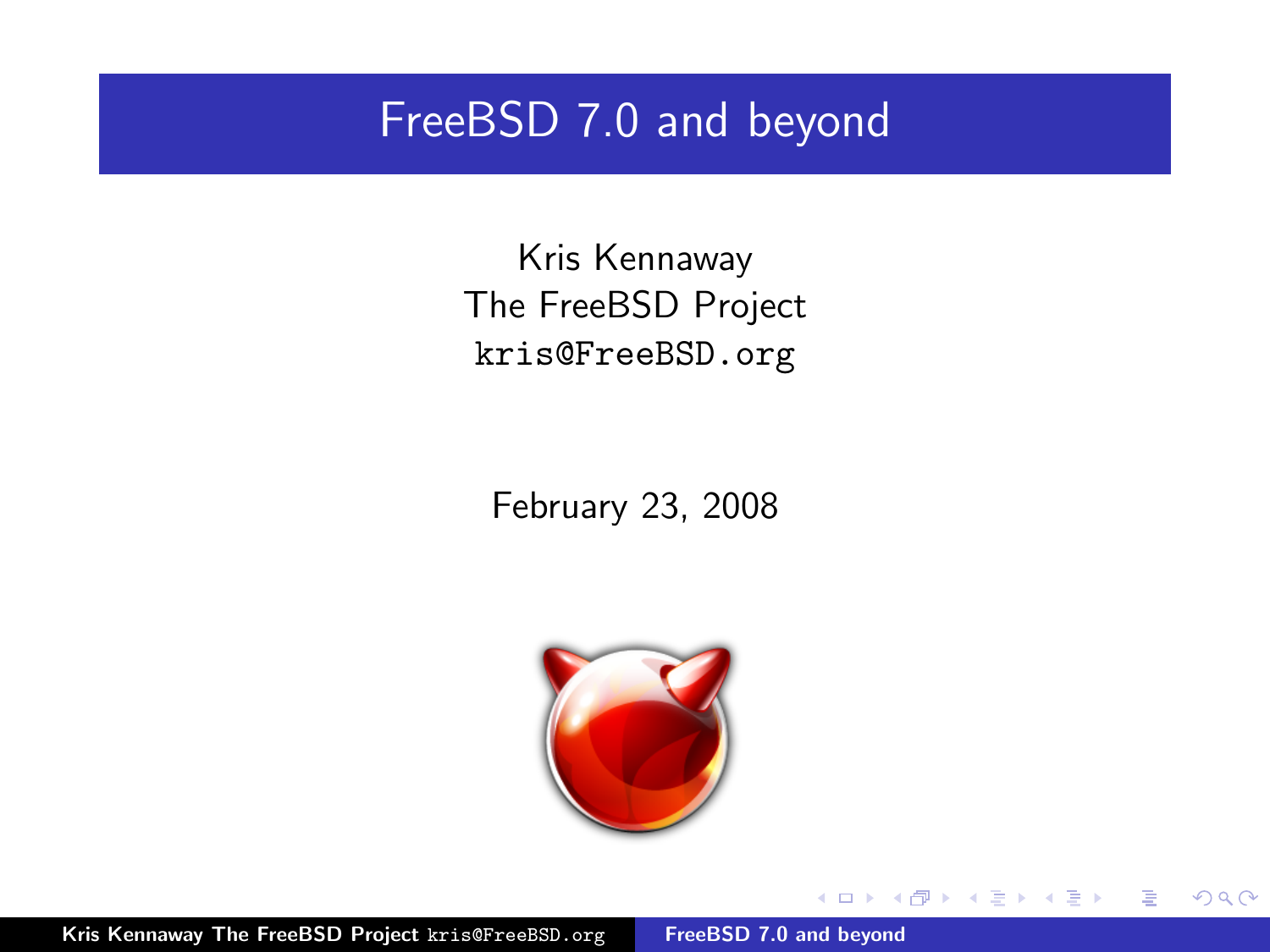- $\triangleright$  FreeBSD 7.0 will be the next release of FreeBSD, and the first major release in 2 years.
- $\blacktriangleright$  Due for release within hours!
- $\triangleright$  FreeBSD 7.0 brings major changes to the BSD and open source operating system landscape.

Outline:

- I The SMPng project: a 7 year journey
	- ▶ "Symmetric Multi-Processor, next generation"
- II Some of the major new features appearing in FreeBSD 7.0

へのへ

III What the future holds for FreeBSD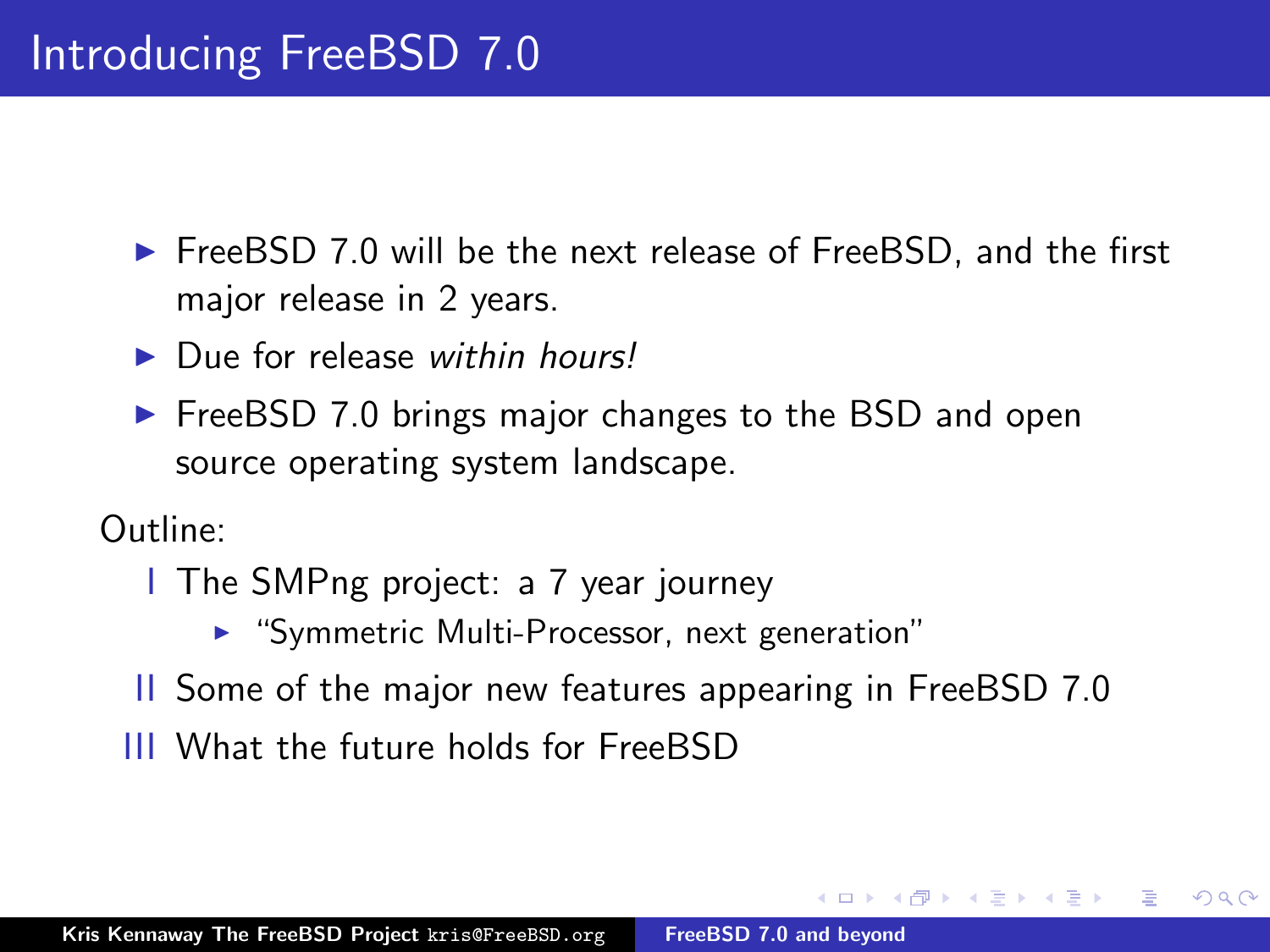FreeBSD 4.x is a single-threaded kernel with limited multiprocessor support.

• Only one process at a time can execute in the kernel ("Giant" lock" around entire kernel)

 $\Omega$ 

The historical BSD kernel architecture worked very well for single-processor systems. It fundamentally does not scale to multi-processor systems, which are now almost ubiquitous.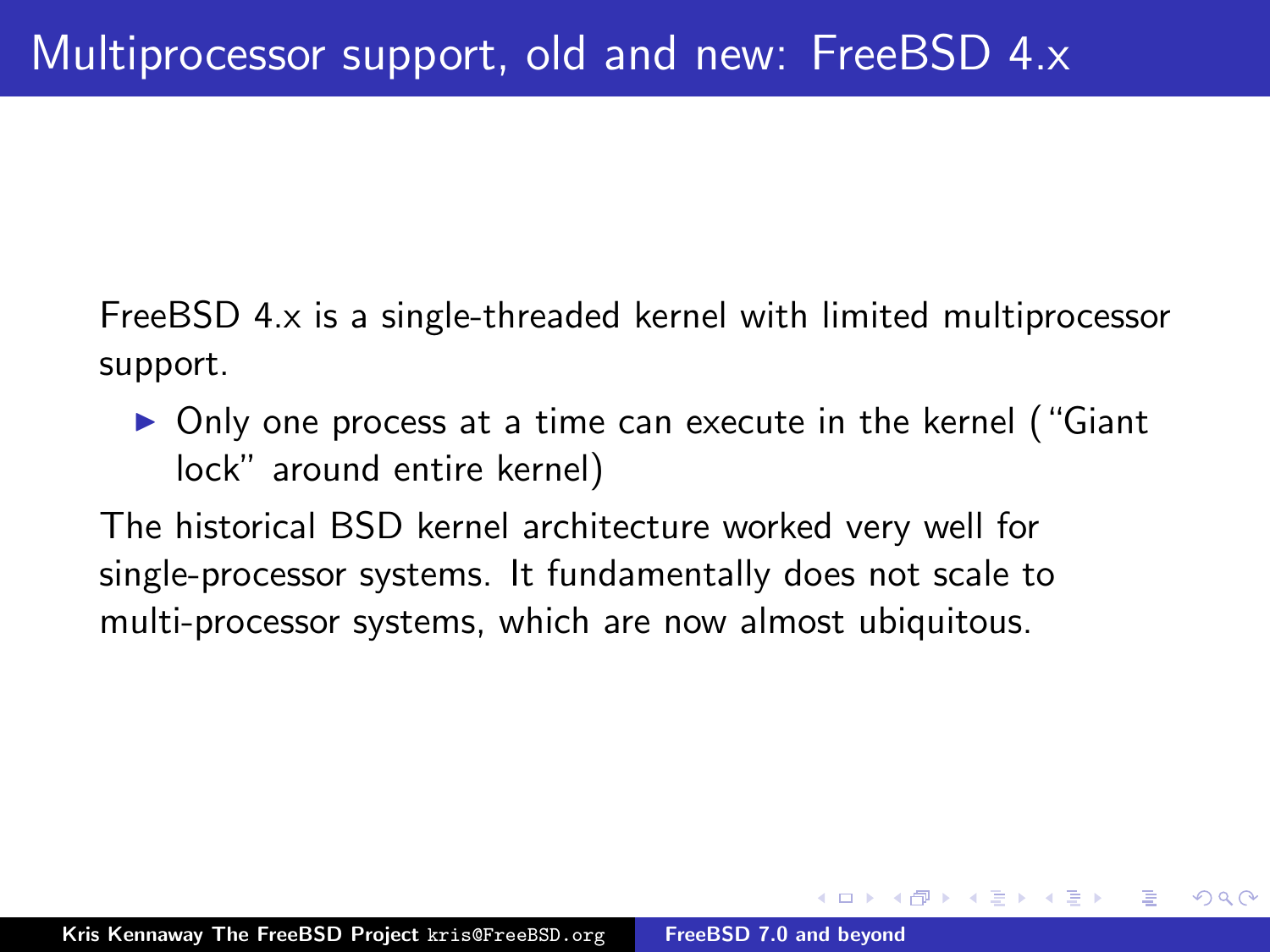Goal: Re-design the FreeBSD kernel as a multi-threaded system, for "next generation" SMP support (June 2000)

▶ Multiple CPUs must be able to execute kernel code in parallel

- $\triangleright$  Balance the performance needs of Uni-Processor (UP) and SMP systems (not always different needs)
- $\blacktriangleright$  A major challenge...
- $\blacktriangleright$  ... now complete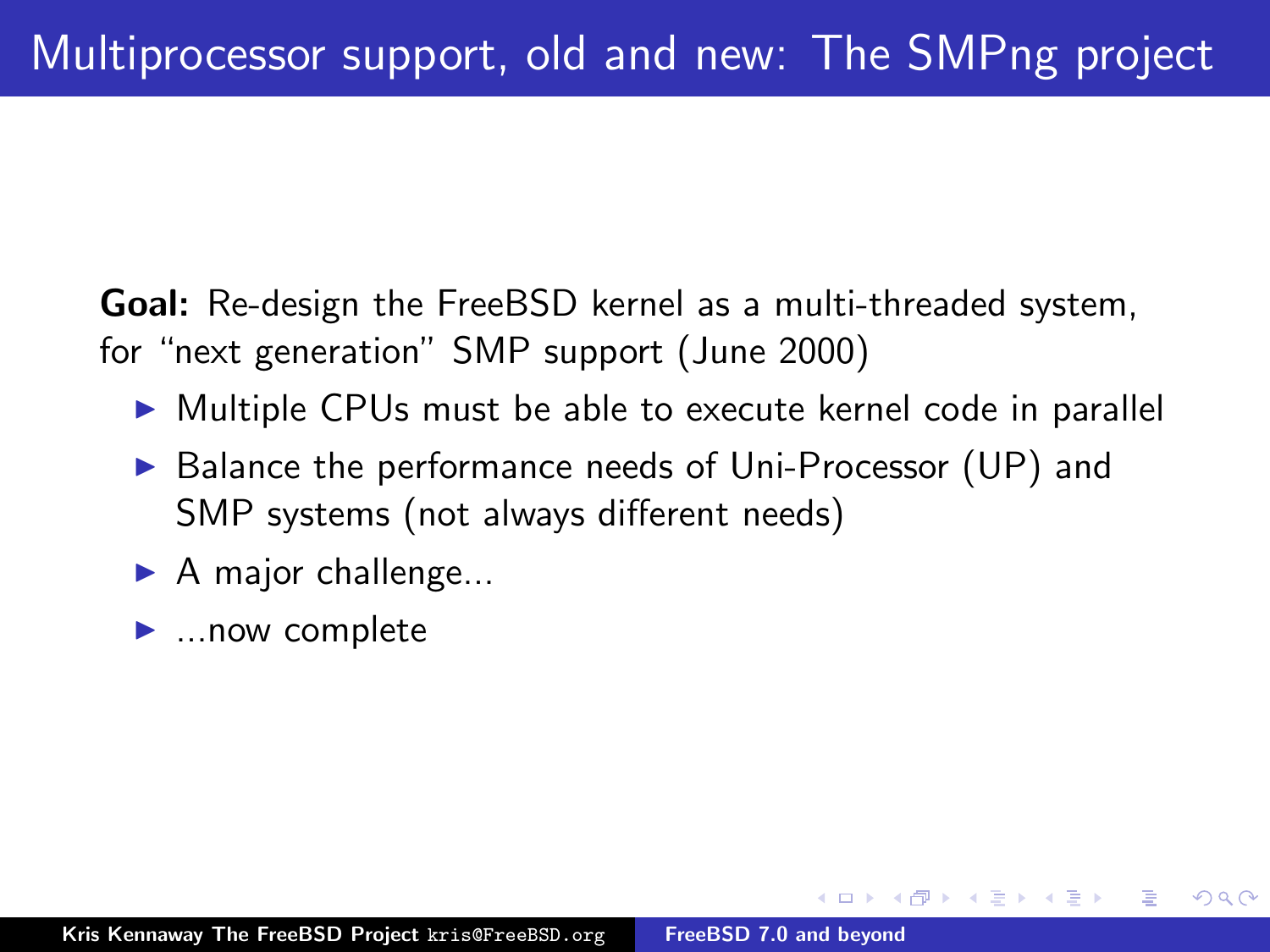The SMPng project followed a simple 3 step process:

Kris Kennaway The FreeBSD Project kris@FreeBSD.org [FreeBSD 7.0 and beyond](#page-0-0)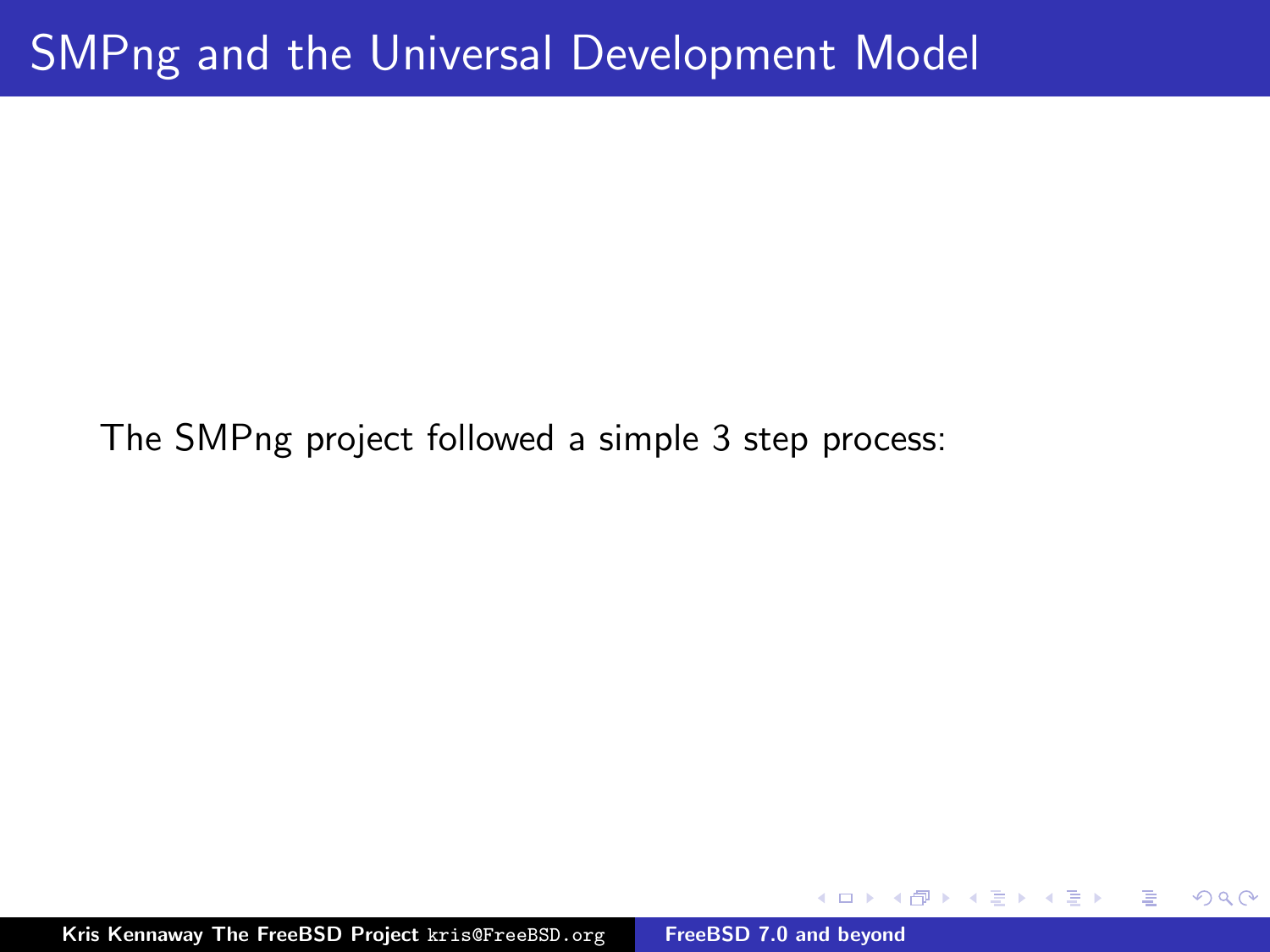FreeBSD 5.0-5.2.1 (2003-01-17 - 2004-02-22)

 $\triangleright$  Debut of the new architectural model for symmetric multiprocessor support in FreeBSD.

FreeBSD 5.3 (2004-11-06), 5.4 (2005-05-09)

- $\blacktriangleright$  The fundamental architectural changes were largely in place
- $\triangleright$  Some initial progress with kernel parallelism by 5.3 and 5.4 (network stack, virtual memory, ...)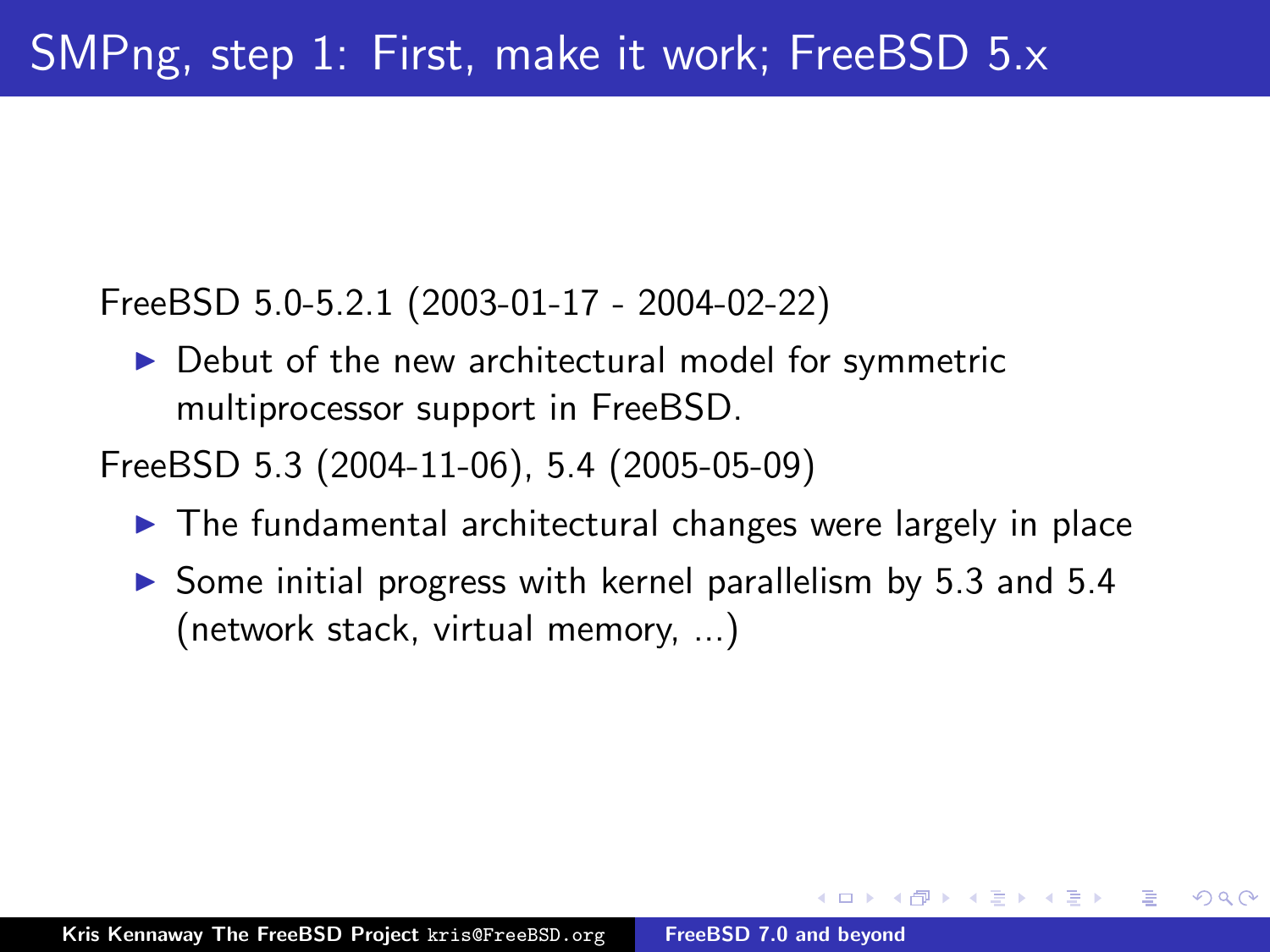FreeBSD 6.0 (2005-11-01), 6.1 (2006-05-08), 6.2 (2007-01-15), 6.3 (2008-01-18)

- $\triangleright$  Stabilized the work of the 5 x branch
- $\blacktriangleright$  Performance benefits from subsequent development work
	- ► e.g. Virtual File System (VFS) and Unix File System (UFS) now allow parallel access

へのへ

 $\blacktriangleright$  Large parts of the kernel may now operate in parallel, with significant performance gains on many common workloads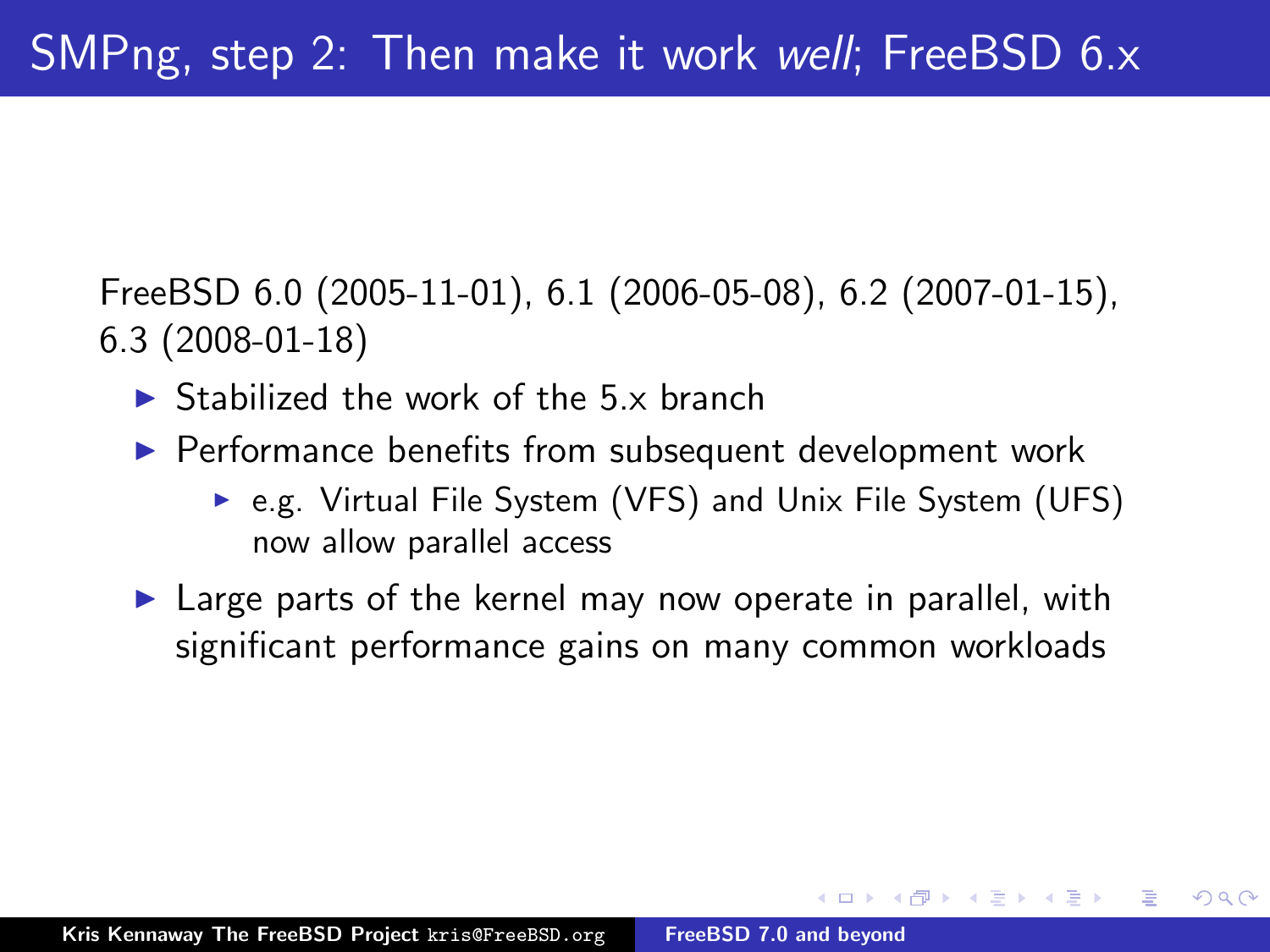- $\triangleright$  The goals of the SMPng project have been achieved
- $\triangleright$  The FreeBSD 7 kernel is a fully parallel system
	- $\triangleright$  The "Giant lock" is no longer present on almost all possible workloads

へのへ

 $\triangleright$  Major shift of focus from correctness to optimization, with impressive results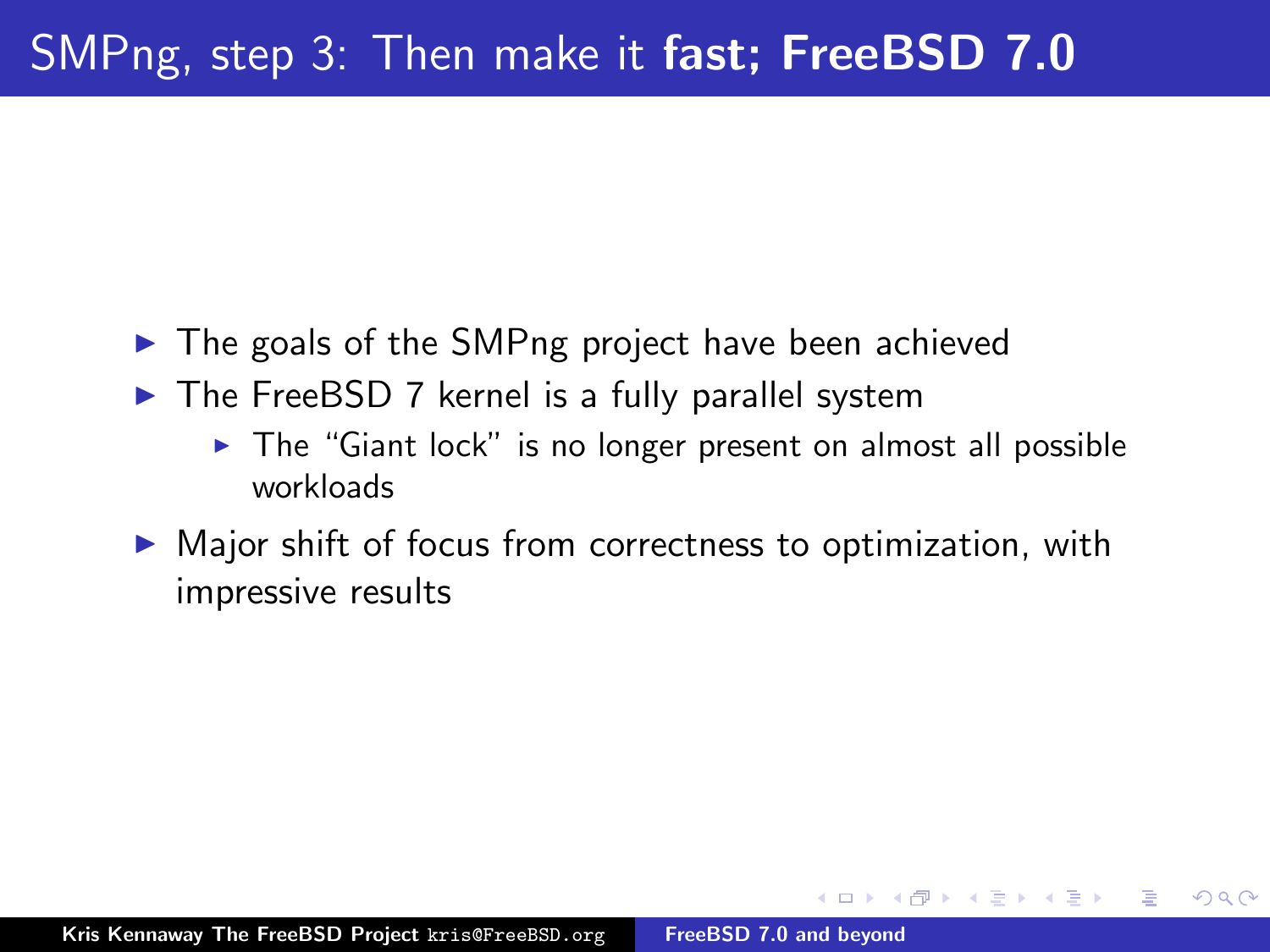# A case study: SQL database performance

- $\triangleright$  "Online transaction processing" benchmark; /usr/ports/benchmarks/sysbench
- $\blacktriangleright$  Transaction-based queries
- $\triangleright$  Read-only: no disk access to avoid benchmarking disk performance
- $\blacktriangleright$  Clients and servers on the same system
- $\triangleright$  PostgreSQL 8.2.4 (process-based  $+$  System 5 Inter-Process Communication (IPC)

- $\blacktriangleright$  MySQL 5.0.45 (thread-based)
- $\blacktriangleright$  Test hardware:
	- 1. 4 \* 2-core Opteron (amd64 mode)
		- $\triangleright$  2.2GHz CPUs, 4 GB RAM
	- 2. 2 \* 4-core Xeon E5320 (i386 mode)
		- ► 1.8GHz CPUs, 3.5GB RAM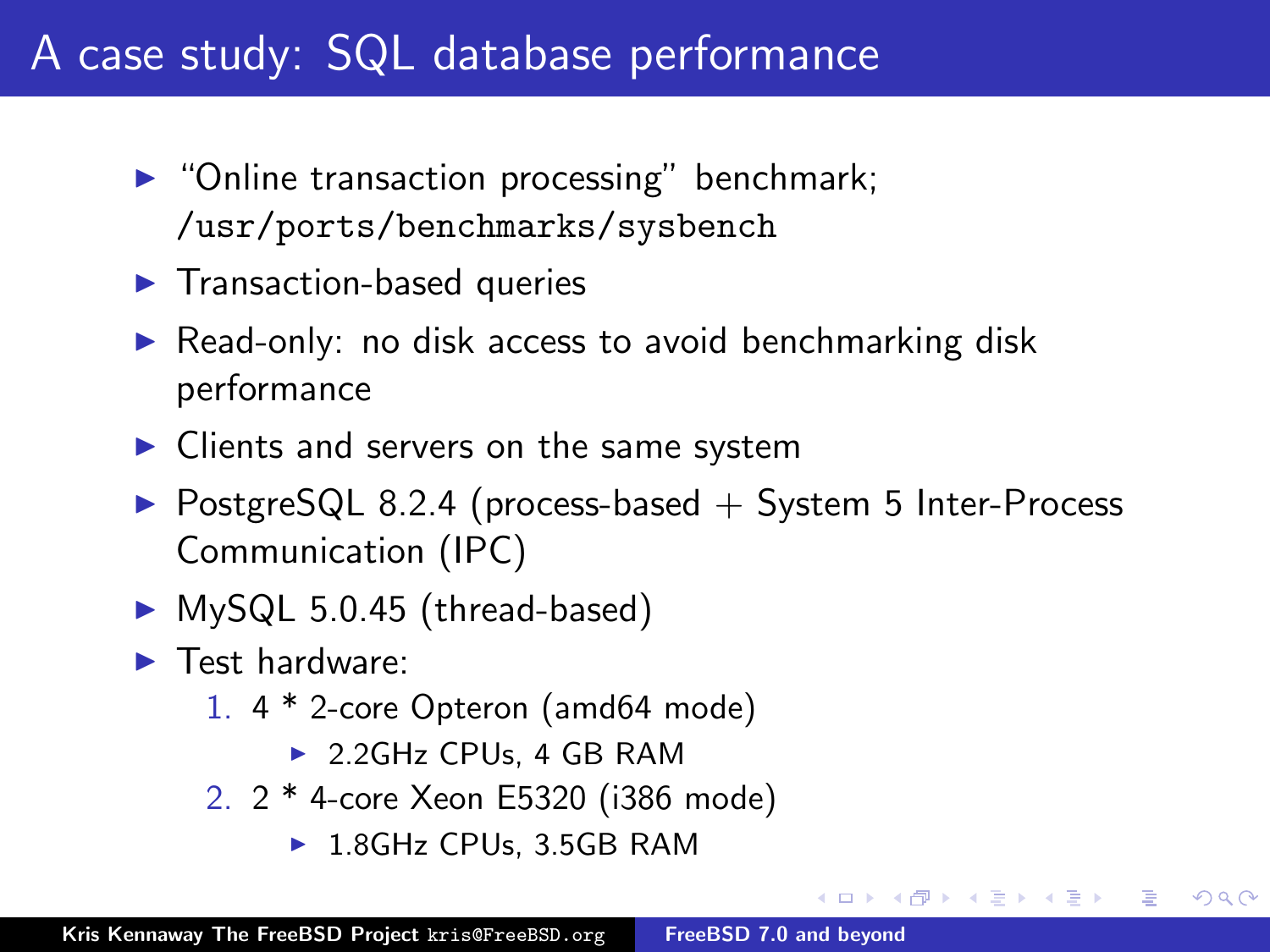## FreeBSD PostgreSQL performance: 5.5, 6.2 and 7.0



PostgreSQL sysbench on 8-core opteron

Kris Kennaway The FreeBSD Project kris@FreeBSD.org [FreeBSD 7.0 and beyond](#page-0-0)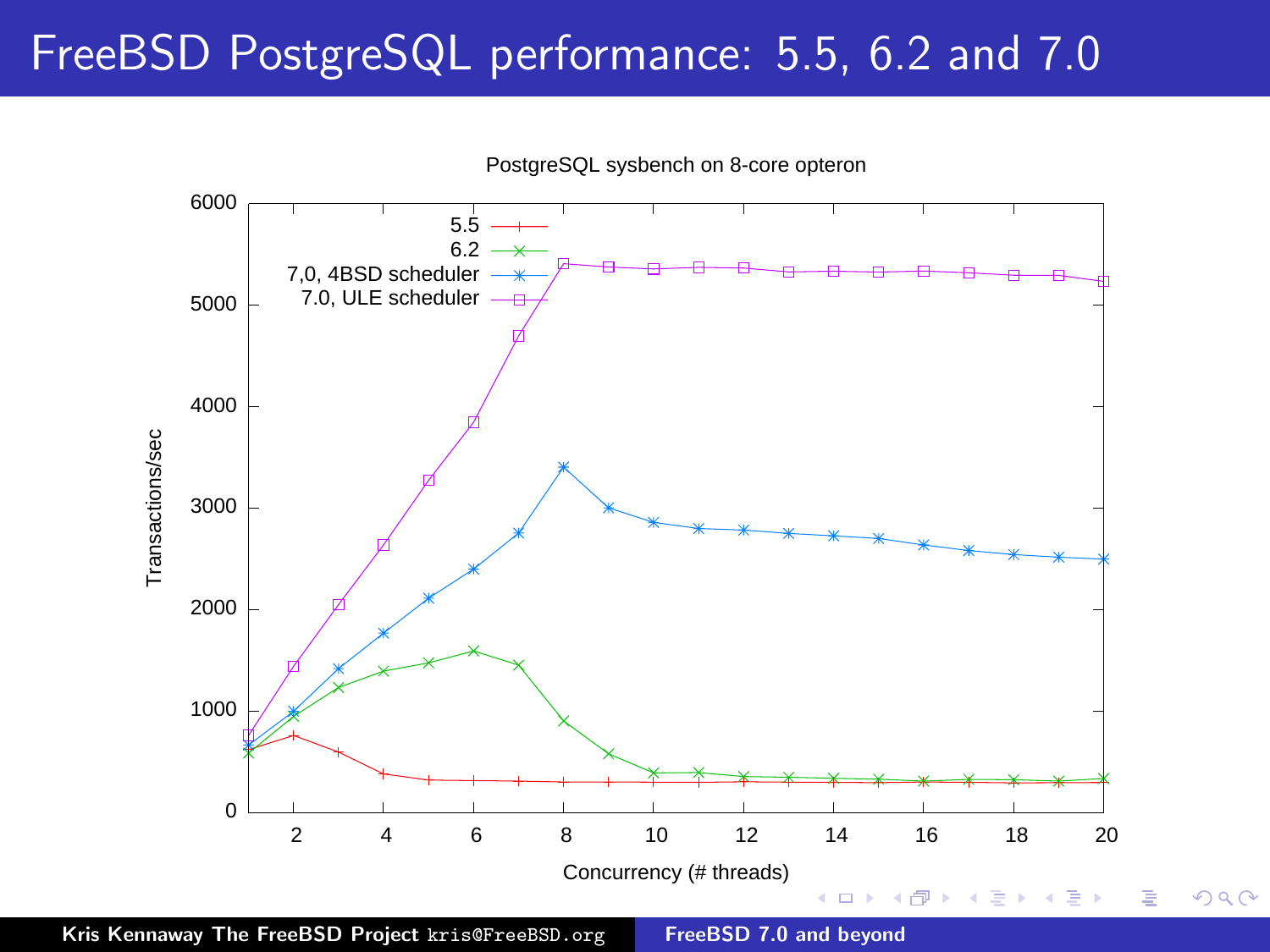- $\triangleright$  The ULE scheduler has significantly better performance than 4BSD (historical BSD scheduler)
	- $\triangleright$  Better interactivity for desktop users also
	- $\blacktriangleright$  4BSD will remain the default in 7.0, changing in 7.1
	- $\triangleright$  You can easily switch to ULE by recompiling your kernel
- $\triangleright$  PostgreSQL with ULE has linear scaling to 8 CPUs and minimal degradation at higher loads; close to ideal performance from the hardware.
- $\triangleright$  No significant performance problems in the FreeBSD 7 kernel on this workload

∽≏ດ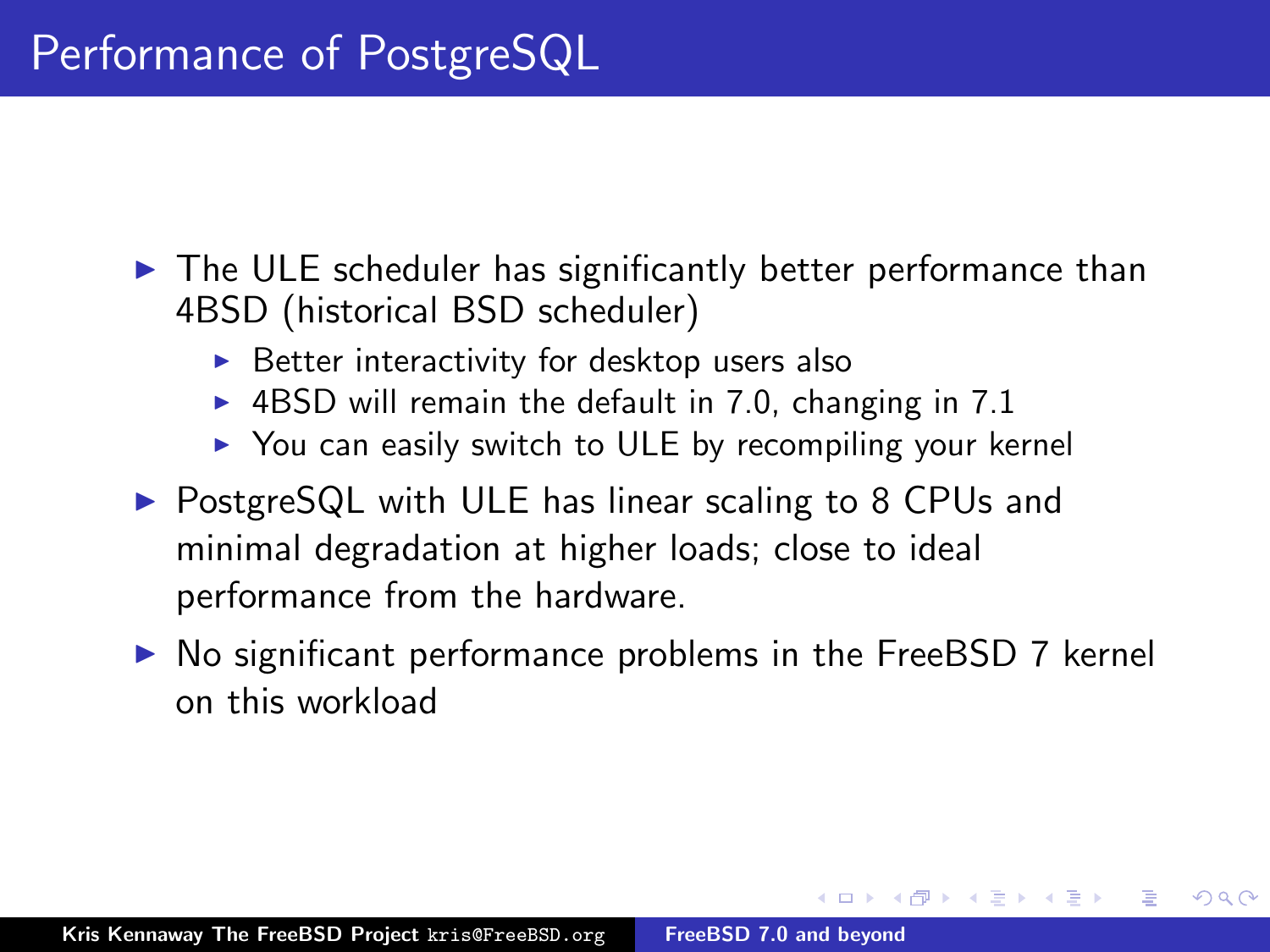# FreeBSD 7.0: Scaling with varying number of CPUs



PostgreSQL sysbench on 8-core opteron, FreeBSD 7.0 with N CPUs active

Kris Kennaway The FreeBSD Project kris@FreeBSD.org [FreeBSD 7.0 and beyond](#page-0-0)

÷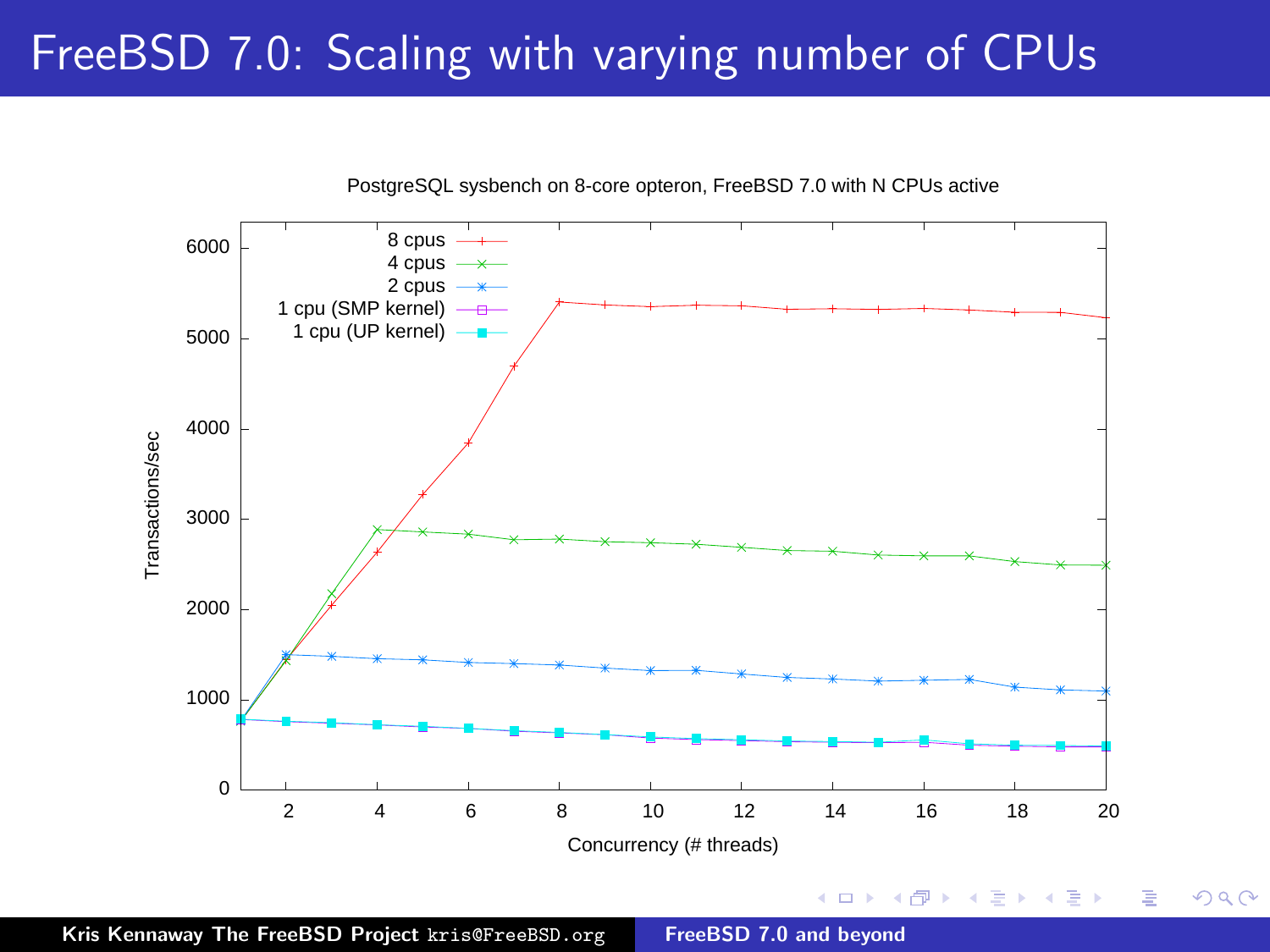Notes:

- $\triangleright$  Performance from 1  $\rightarrow$  2  $\rightarrow$  4  $\rightarrow$  8 CPUs scales linearly
- $\triangleright$  Consistently stable performance at high loads
- ▶ No significant overhead from SMP kernel on UP system

 $\Omega$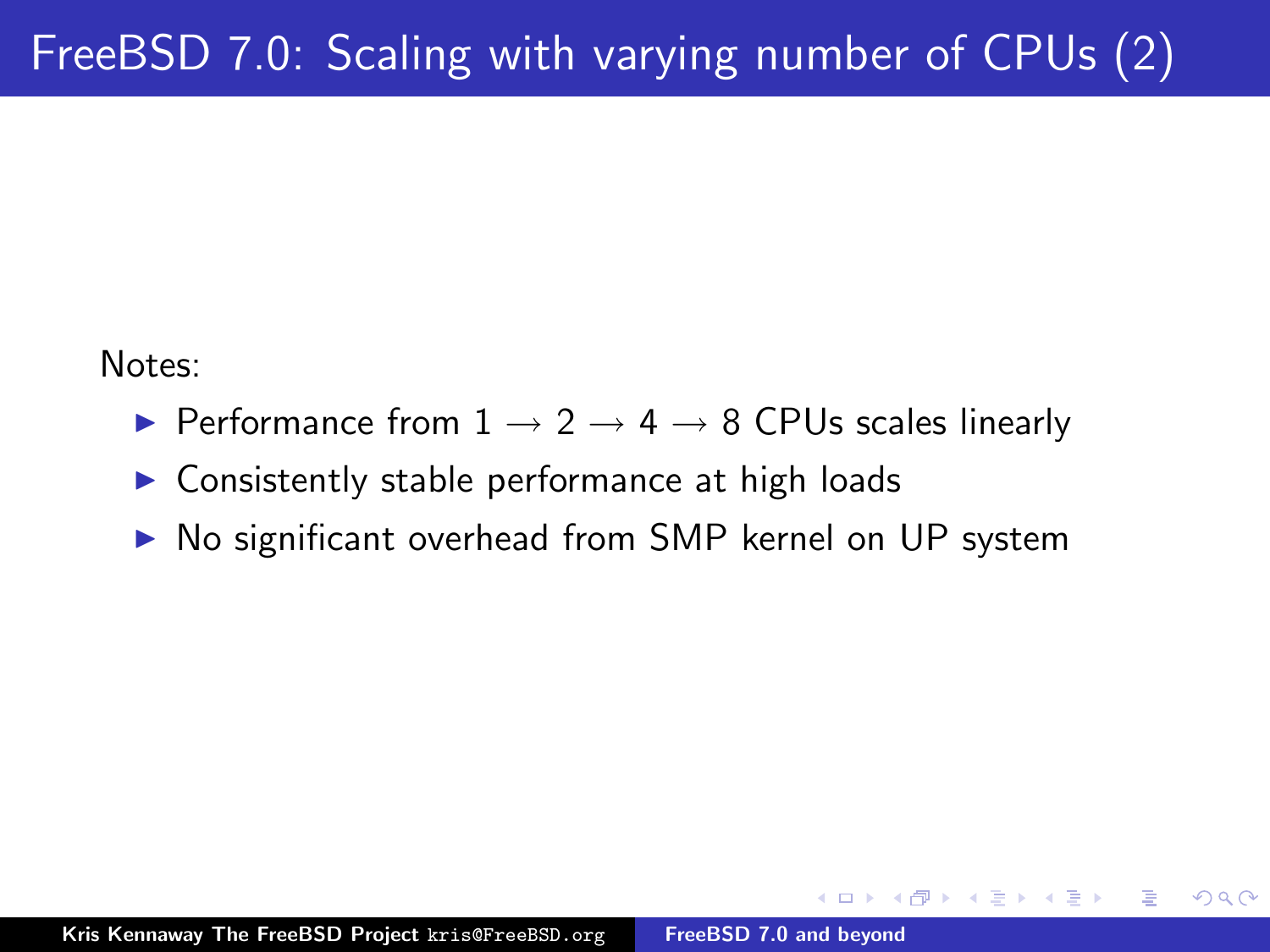# FreeBSD MySQL performance: 5.5, 6.2 and 7.0



MySQL sysbench on 8-core opteron

Kris Kennaway The FreeBSD Project kris@FreeBSD.org [FreeBSD 7.0 and beyond](#page-0-0)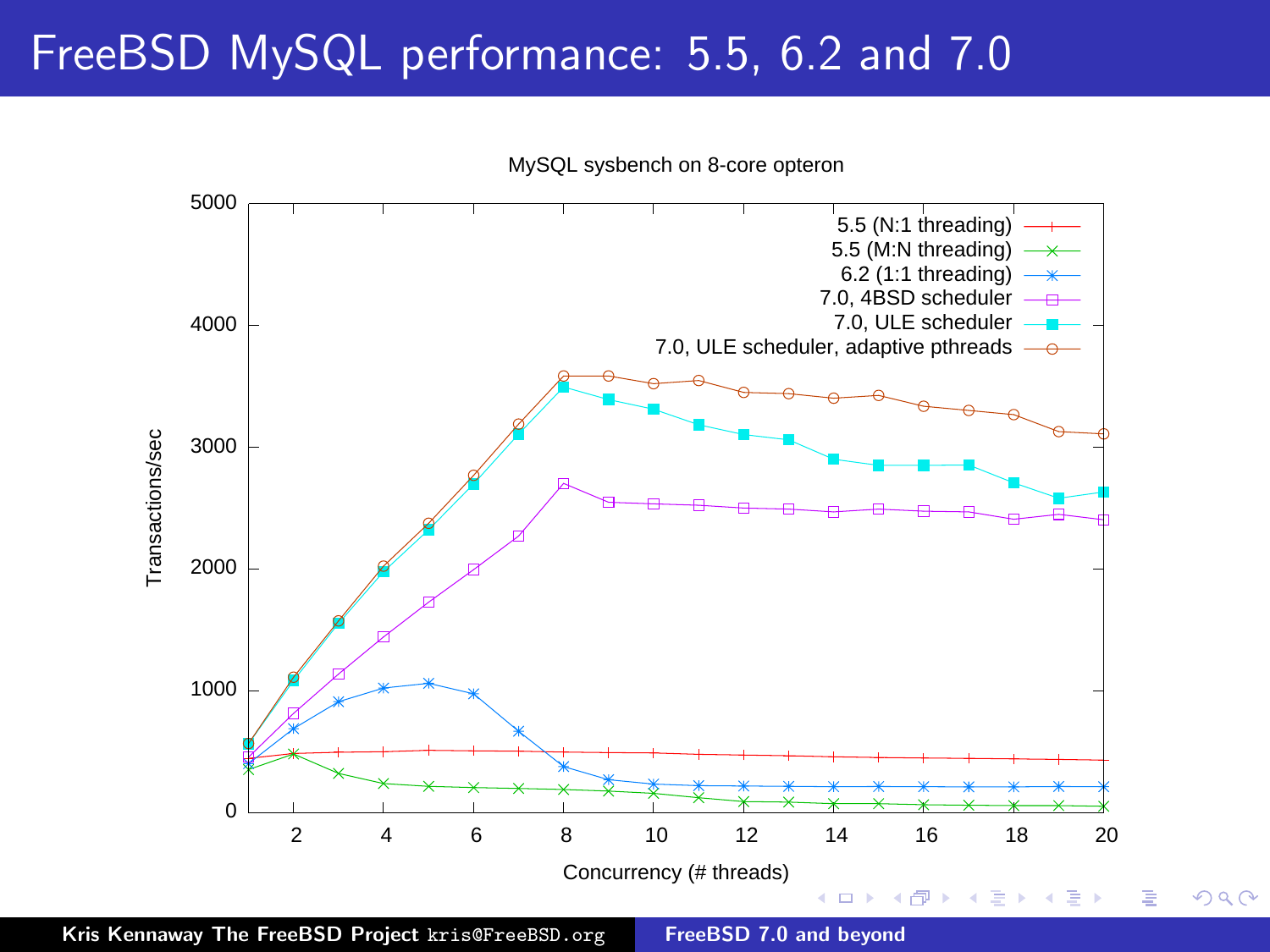- Again, linear scaling up to 8 client threads ( $=$  # CPUs)
- $\triangleright$  The degradation above 8 threads is due to scaling problems within MySQL (not a FreeBSD kernel issue)
- $\blacktriangleright$  Heavy contention on pthread mutexes within the application
- $\triangleright$  Recent change to libpthread to reduce the performance loss from heavily contended pthread mutexes
	- $\triangleright$  Non-portable "adaptive" mutex type defined by glibc, used by MySQL

<span id="page-14-0"></span>メロメ メタメ メモメ メモメ

- $\triangleright$  Ultimately a MySQL architectural problem
- $\triangleright$  NB: On this benchmark PostgreSQL is 35% 45% faster than MySQL at all loads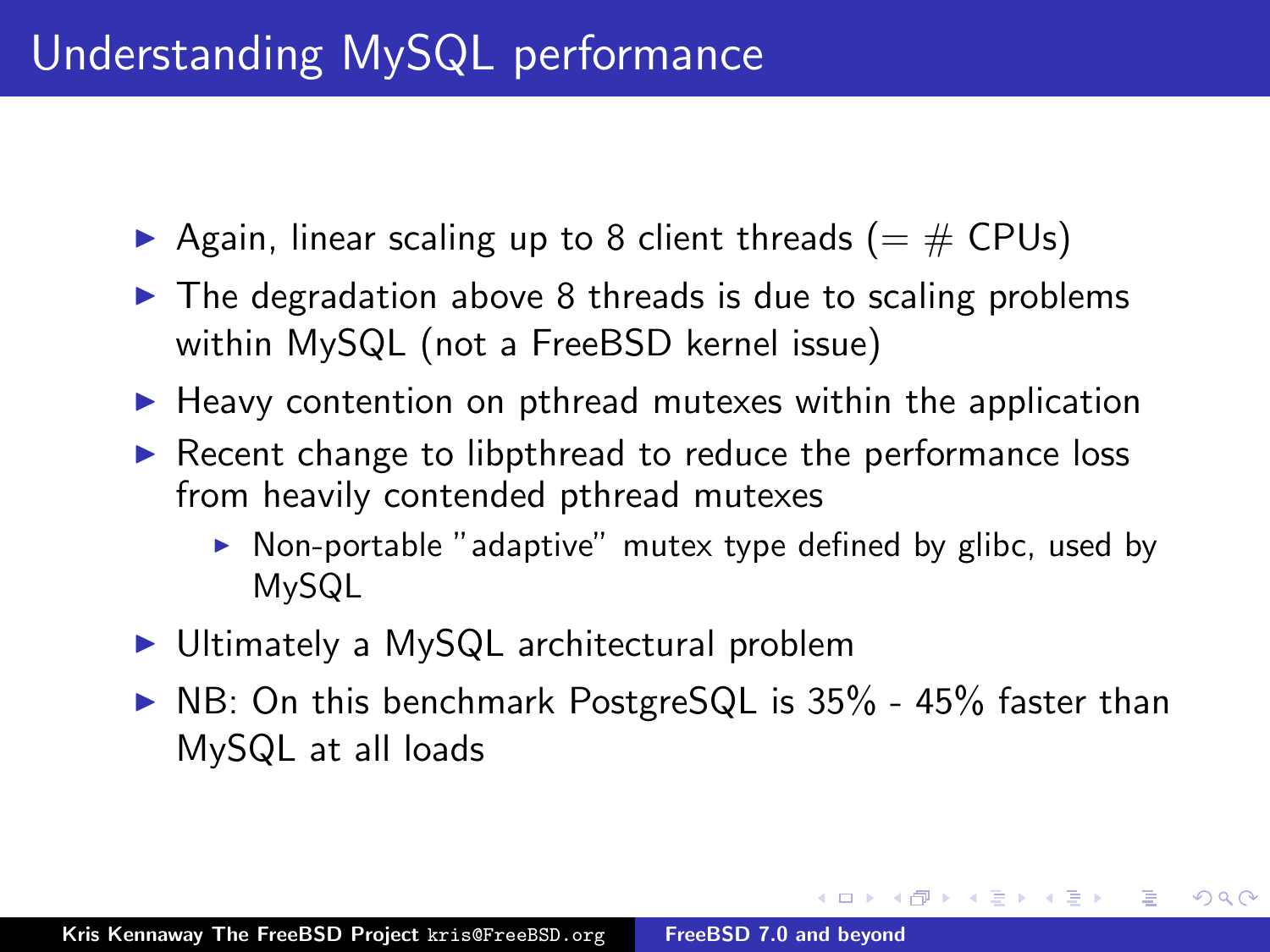### FreeBSD vs other operating systems: PostgreSQL



<span id="page-15-0"></span> $2Q$ 

Kris Kennaway The FreeBSD Project kris@FreeBSD.org [FreeBSD 7.0 and beyond](#page-0-0)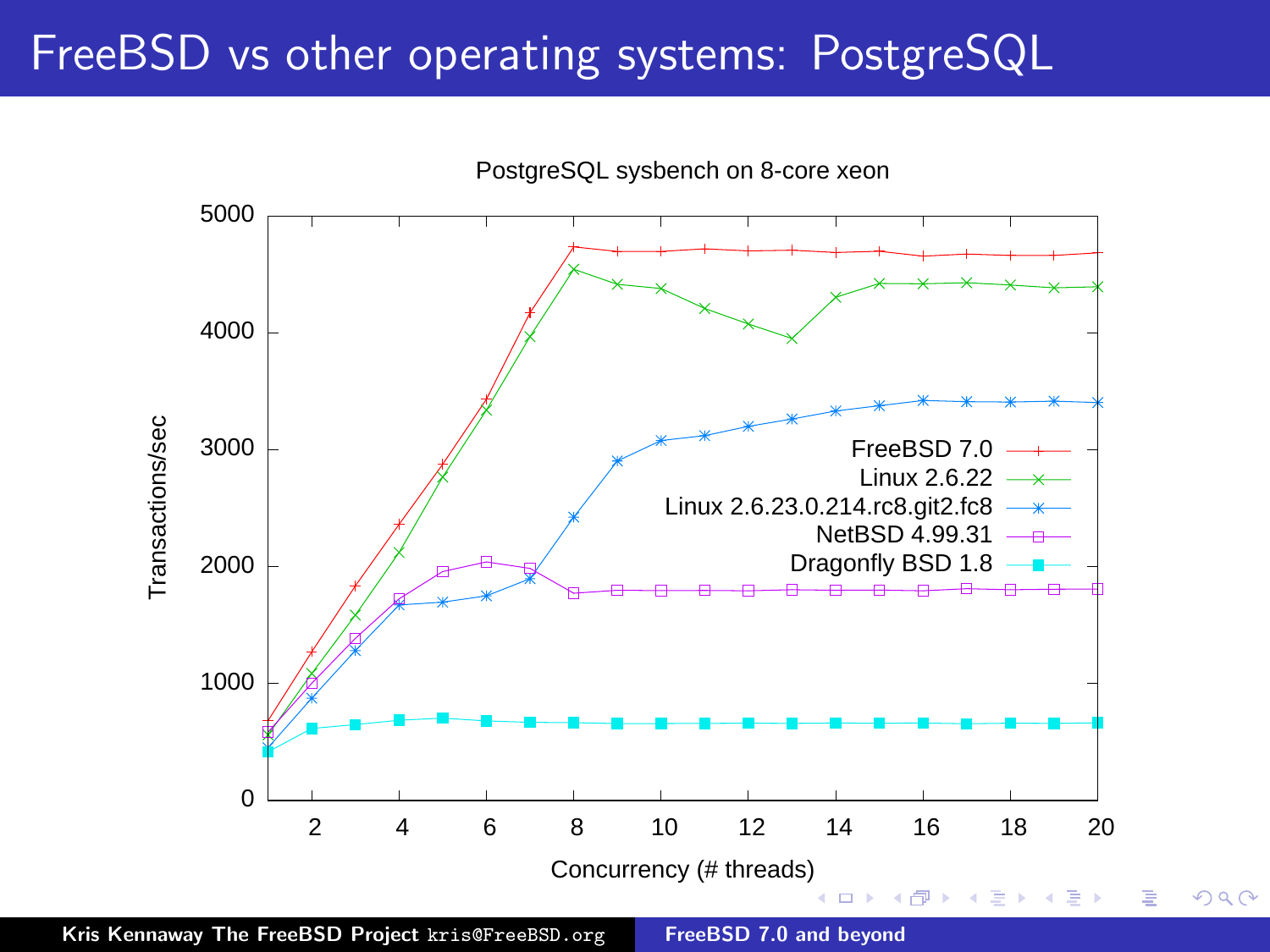### FreeBSD vs other operating systems: MySQL

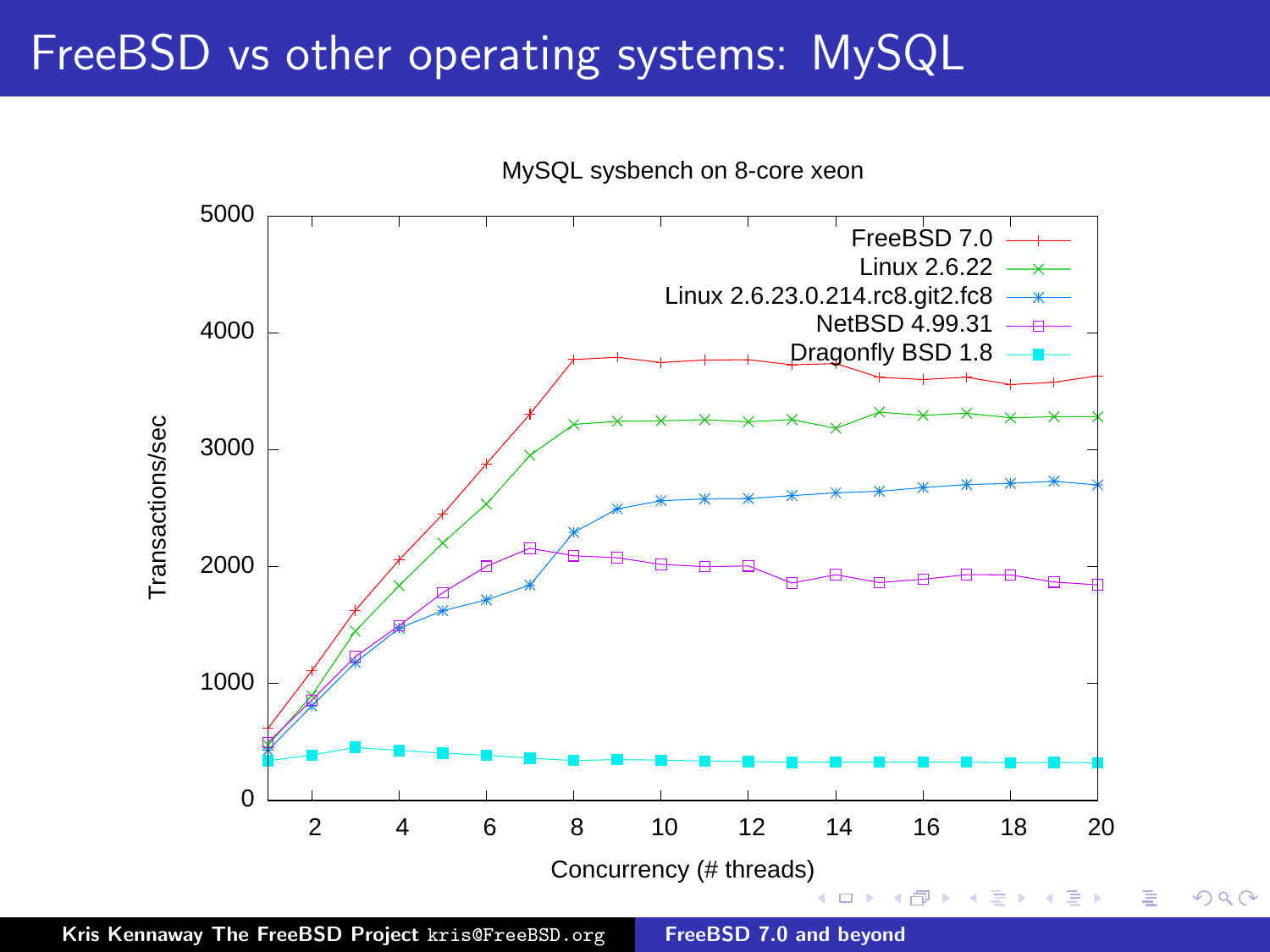Linux

- $\triangleright$  Major improvement since we initially publicized our benchmarks in February 2007
	- $\blacktriangleright$  The 2.6.20.1 kernel performs very badly
- $\blacktriangleright$  Publication of FreeBSD 7.0 performance comparisons motivated improvements in Linux
- $\triangleright$  2.6.22 is still 15% slower than FreeBSD 7.0
- ▶ The new CFS scheduler in 2.6.23 is "Completely Fair"...to FreeBSD

へのへ

NetBSD

 $\triangleright$  Good initial progress on SMP support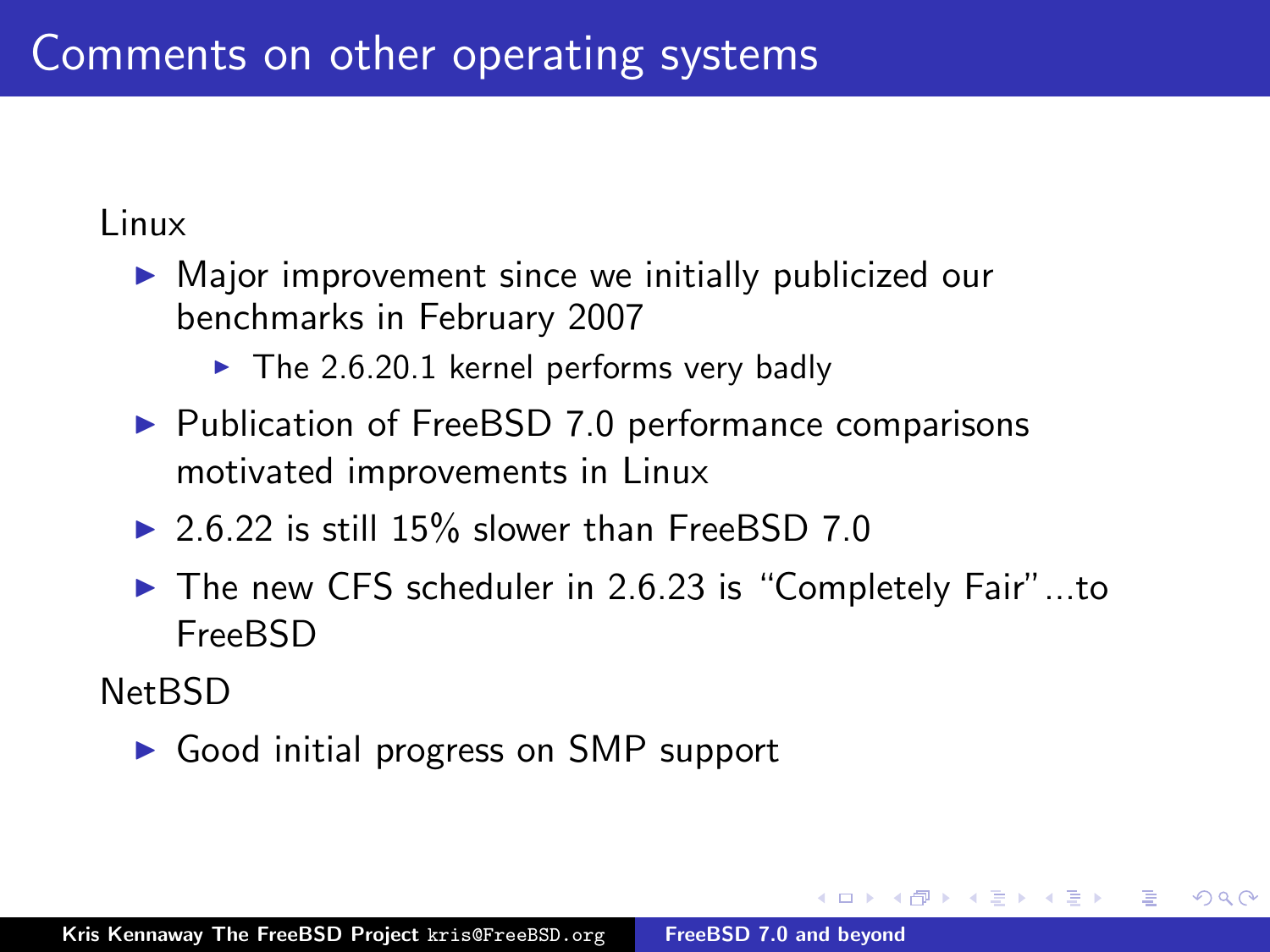FreeBSD 7.0 brings updates to almost every part of the operating system (more than 18000 code changes), as well as several major new features.

- 1. Filesystem/storage
- 2. Networking
- 3. New CPU architectures
- 4. Security systems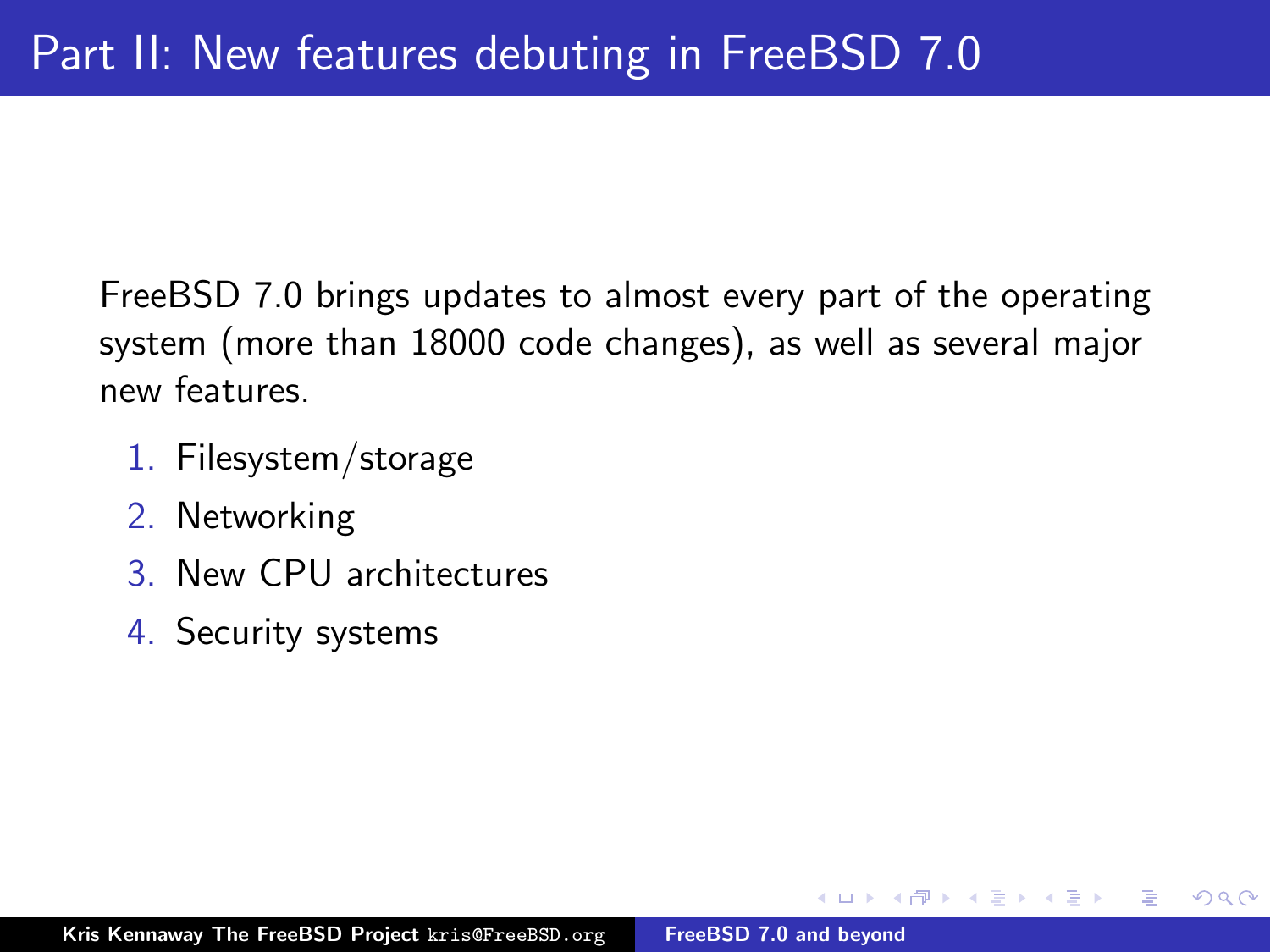New filesystems

- $\triangleright$  7FS
	- $\triangleright$  Sun's amazing new filesystem moves the goalposts.
- $\blacktriangleright$  unionfs: overlay multiple filesystem hierarchies into one. Broken for many years but now usable again.
- $\triangleright$  XFS support (read-only)
- $\triangleright$  CODA distributed filesystem support fixed
- $\triangleright$  Performance improvements for various filesystems (including NFS)

Storage subsystem changes:

 $\triangleright$  SCSI layer (CAM) is now parallelized, including many drivers. Performance benefits for SCSI device access.

 $4.50 \times 4.75 \times 4.75 \times$ 

へのへ

▶ Various new GEOM (pluggable storage layer) modules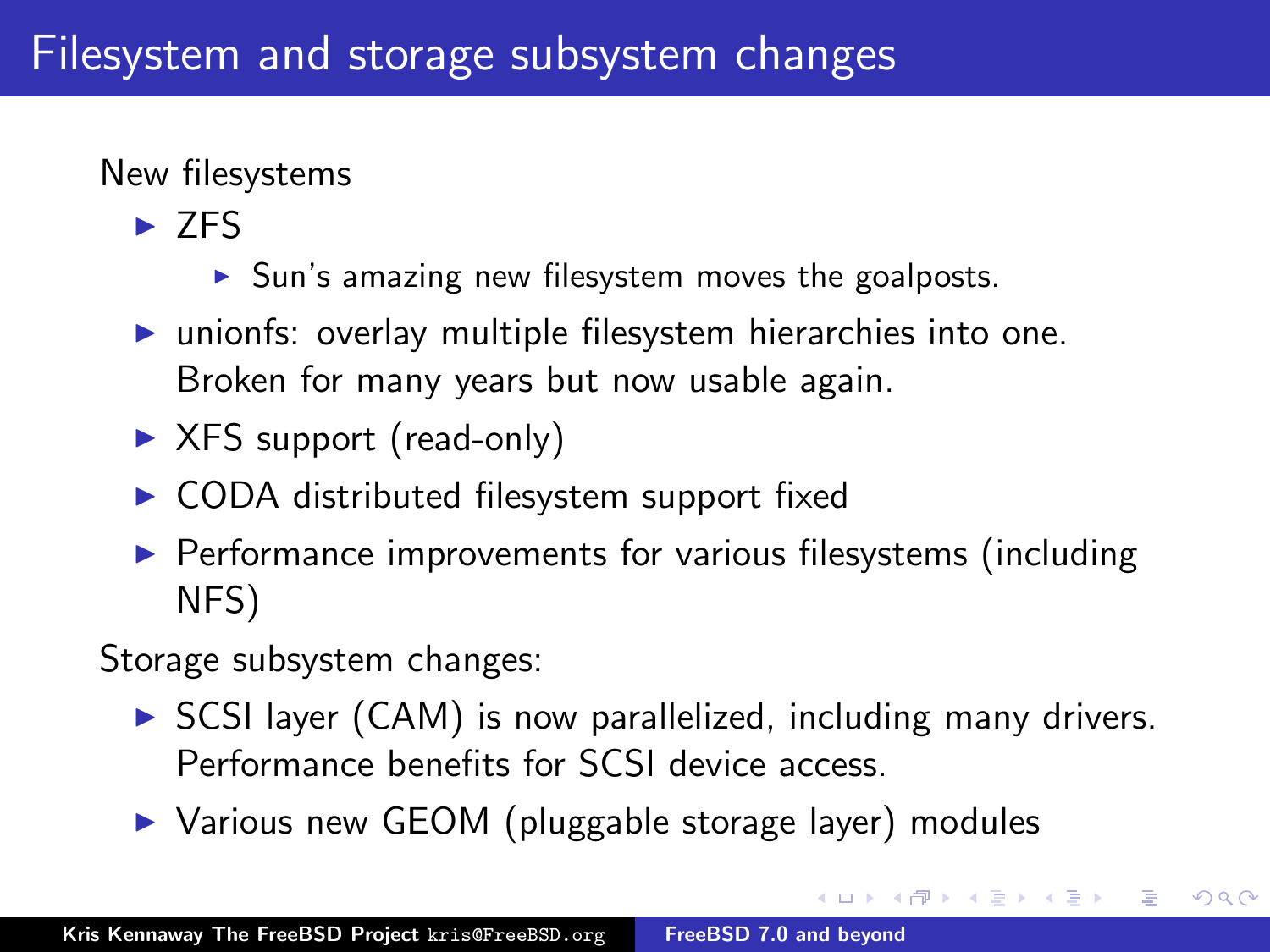- $\triangleright$  Complete elimination of giant lock from network stack
- $\triangleright$  On-going cleanup and performance work
- ▶ SCTP (Stream Control Transmission Protocol)
- ▶ Migration from KAME IPSec to Fast IPSec
	- $\blacktriangleright$  Improved performance
	- $\blacktriangleright$  Hardware acceleration with cryptographic accelerators

へのへ

 $\triangleright$  Both IPv4 and IPv6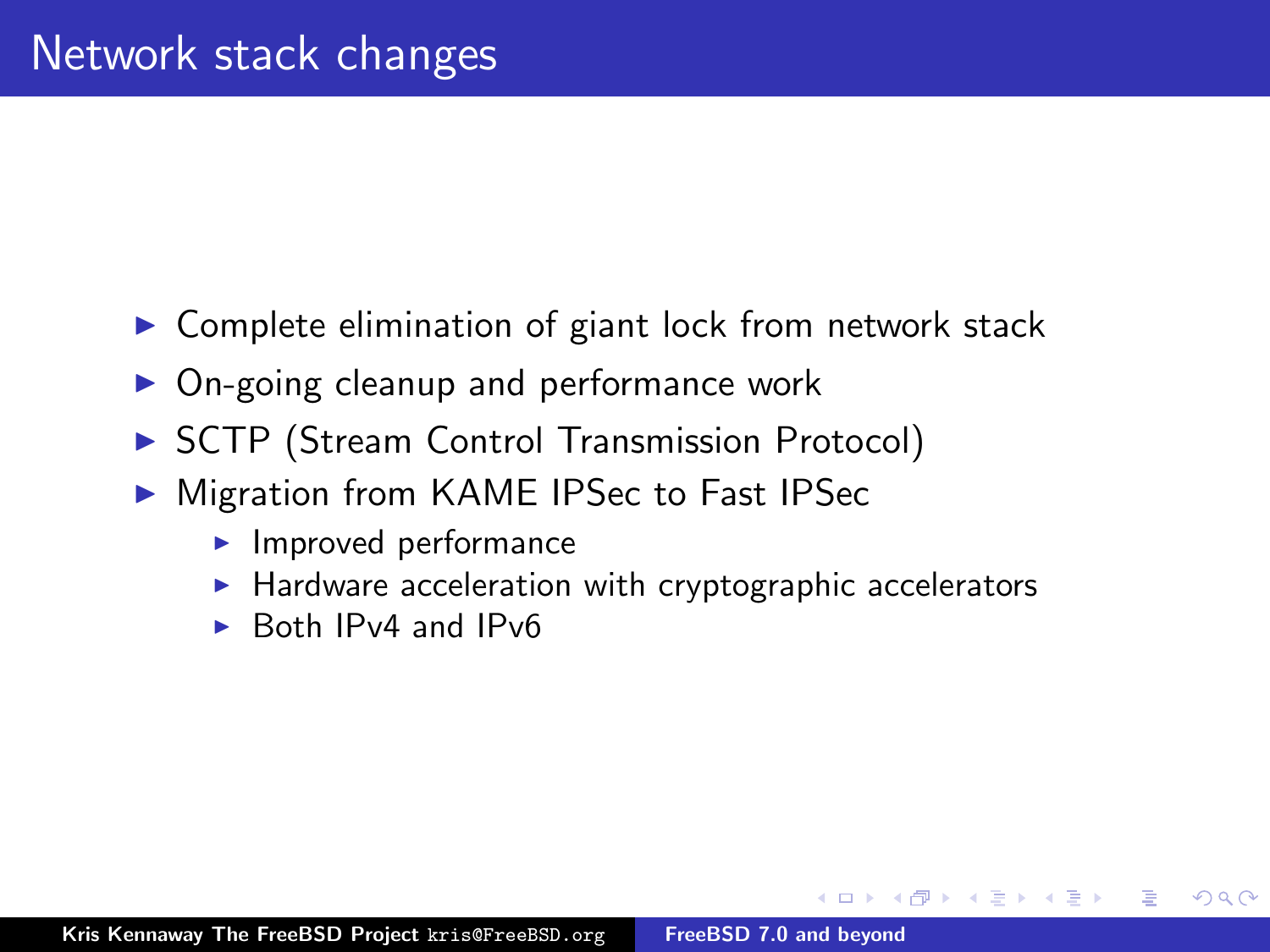### Network drivers; security subsystems

- $\triangleright$  Support for commonly encountered 10 gigabit ethernet drivers: Chelsio (cxgb), Intel (ixgbe), Myricom (mxge), Neterion (nxge)
- ▶ Transmit Segmentation Off-load (TSO)/Large Receive Off-load (LRO); off-load send/receive into the ethernet driver
- $\blacktriangleright$  New devices supported
- $\blacktriangleright$  Much improved wireless (802.11) layer

Security: Audit subsystem

- $\triangleright$  fine-grained, configurable logging of security-relevant events
	- $\triangleright$  System calls, application and user space activities
- $\triangleright$  Builds on the other advanced security features developed by the TrustedBSD project for FreeBSD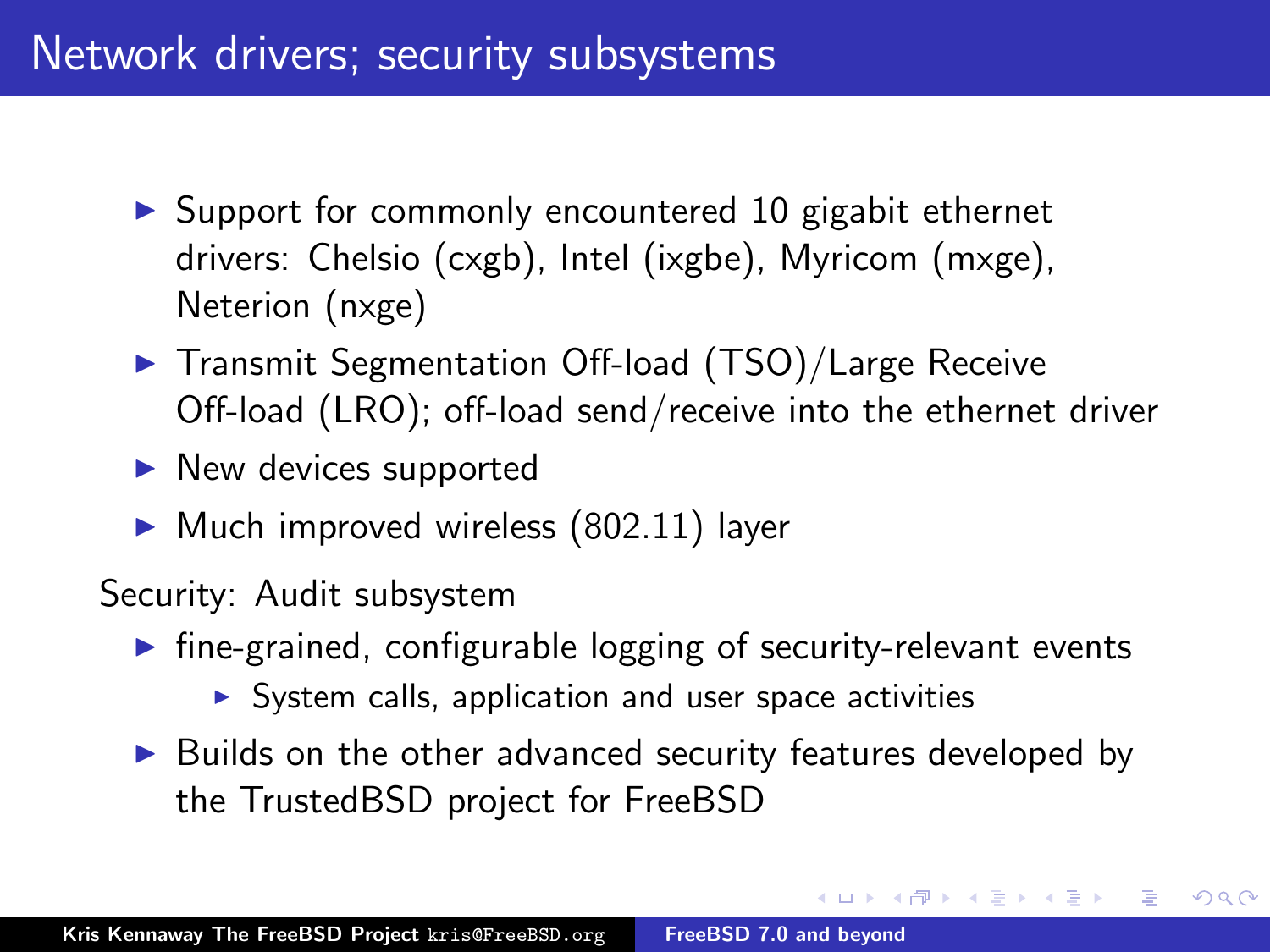- $\blacktriangleright$  Improved support for ARM architecture
	- $\triangleright$  FreeBSD/ARM used as the basis for growing number of embedded devices
- $\triangleright$  Sun Ultrasparc T1 (preliminary)
	- $\triangleright$  8 cores, 4 threads per core  $=$  32 logical CPUs per package
	- $\triangleright$  A very interesting new CPU architecture, and one to watch in the future

- $\blacktriangleright$  T2: 8 threads  $*$  8 cores = 64 logical CPUs per package!
- $\blacktriangleright$  X-hox!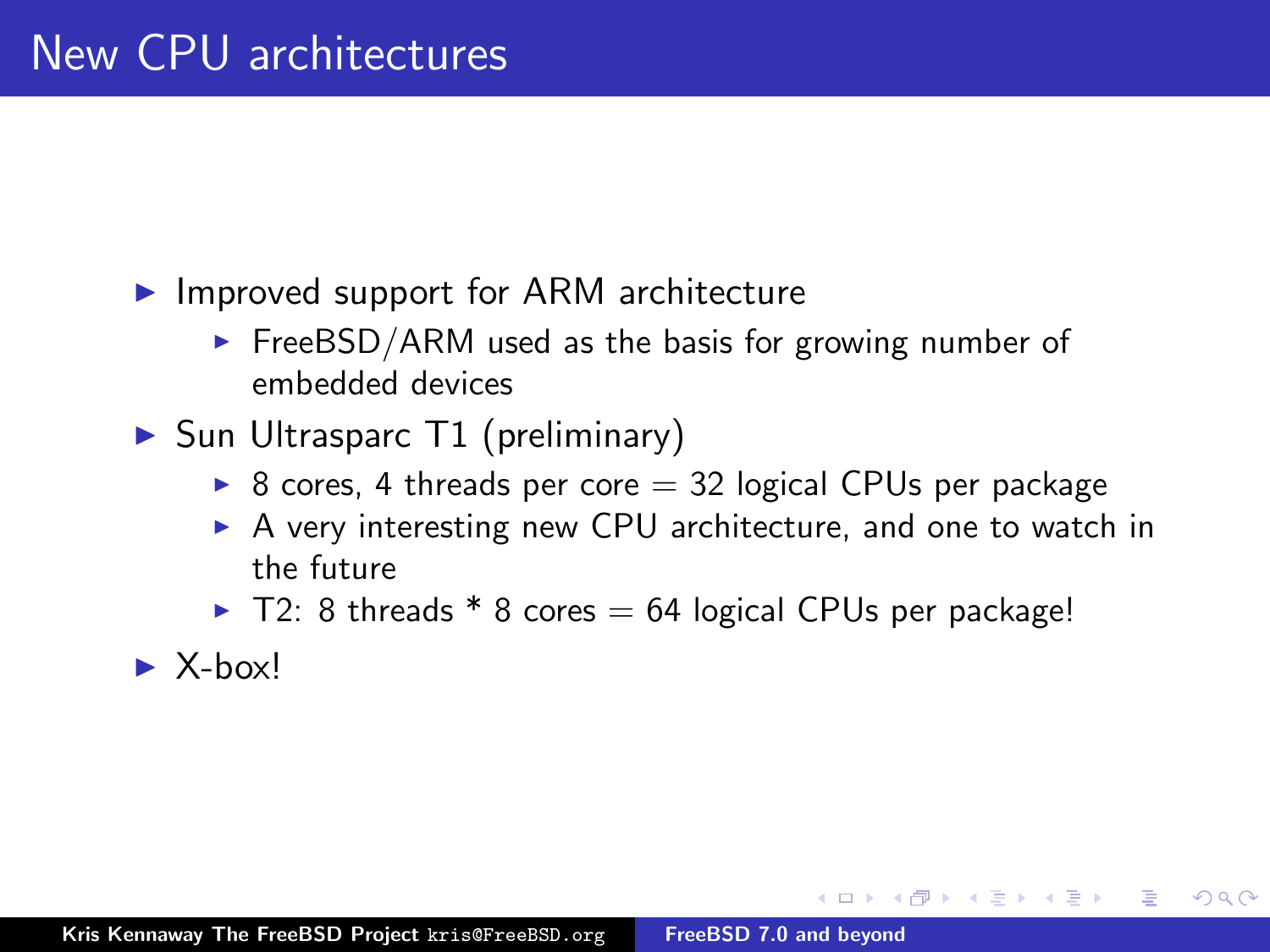#### Growth of FreeBSD Ports Collection



Kris Kennaway The FreeBSD Project kris@FreeBSD.org [FreeBSD 7.0 and beyond](#page-0-0)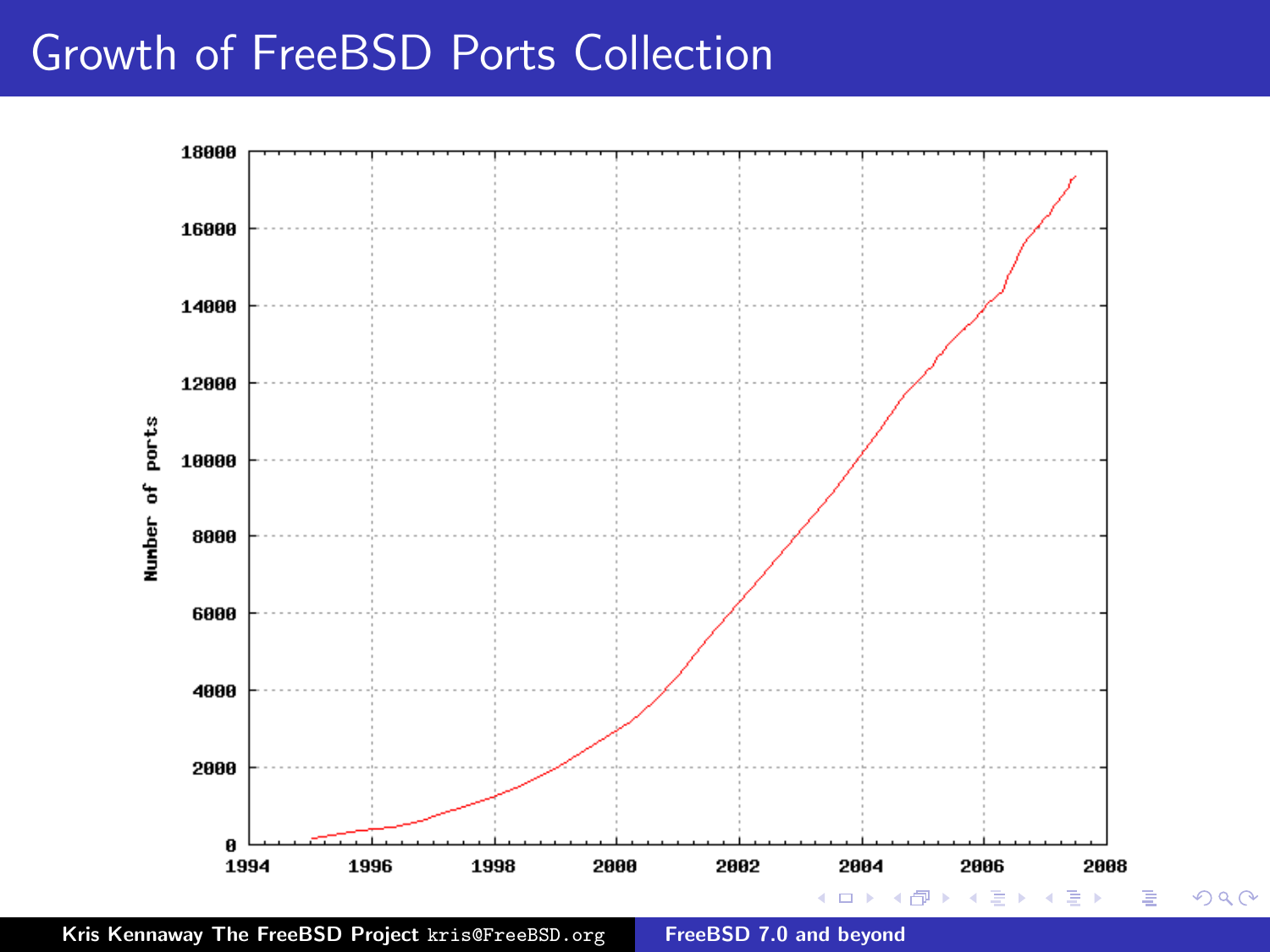As we finalize the launch of the FreeBSD 7.x branch, development is also beginning on FreeBSD 8.0-CURRENT, due some time in 2009 (maybe).

Some ongoing performance work:

- $\triangleright$  16-core systems (AMD/Intel)
- $\blacktriangleright$  Improved parallel network performance
- $\blacktriangleright$  Filesystem performance
- If you find a workload that FreeBSD 7.0 performs poorly on, we want to hear about it!

∽≏ດ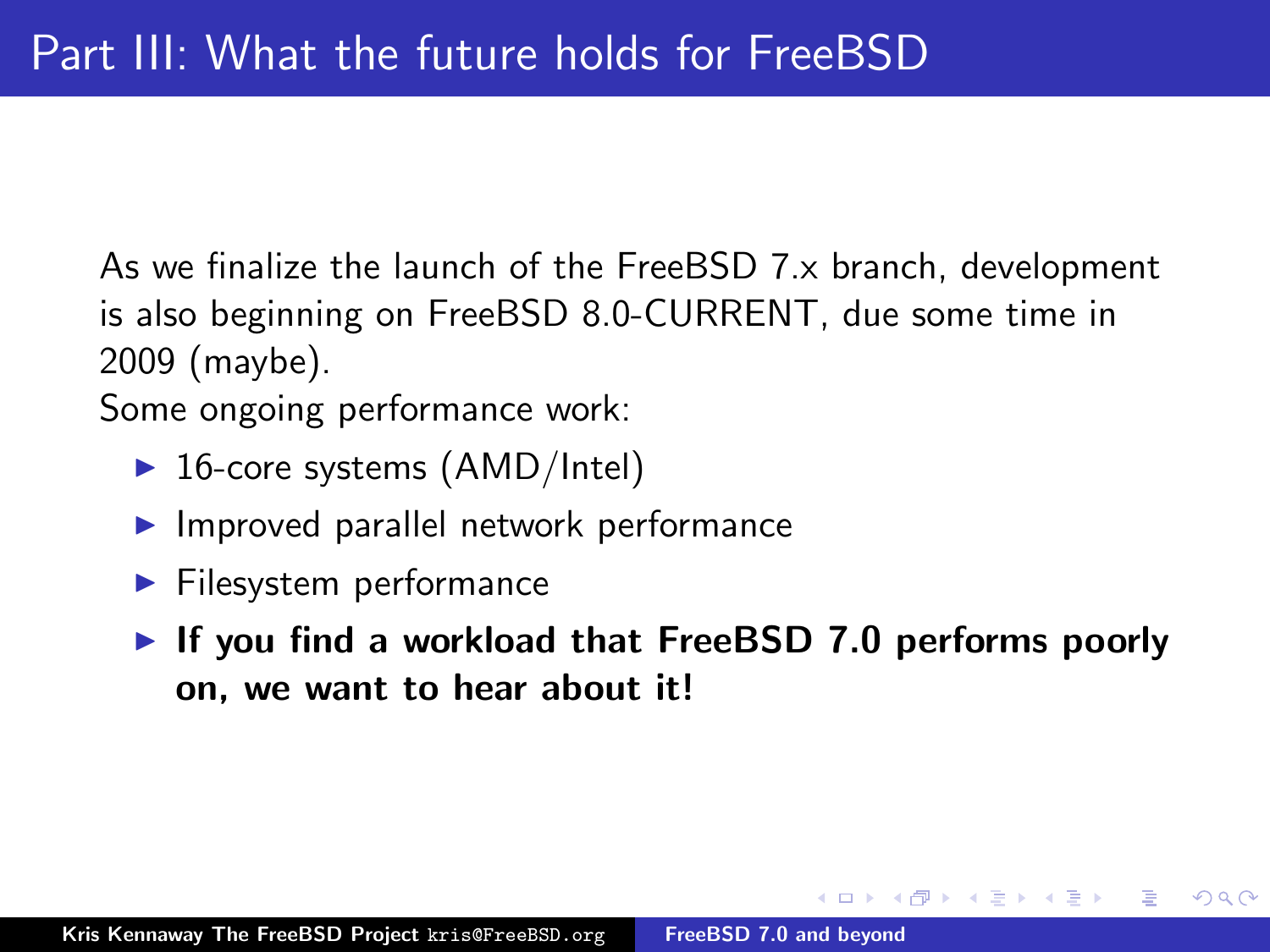# Topology-aware ULE scheduler



Kris Kennaway The FreeBSD Project kris@FreeBSD.org [FreeBSD 7.0 and beyond](#page-0-0)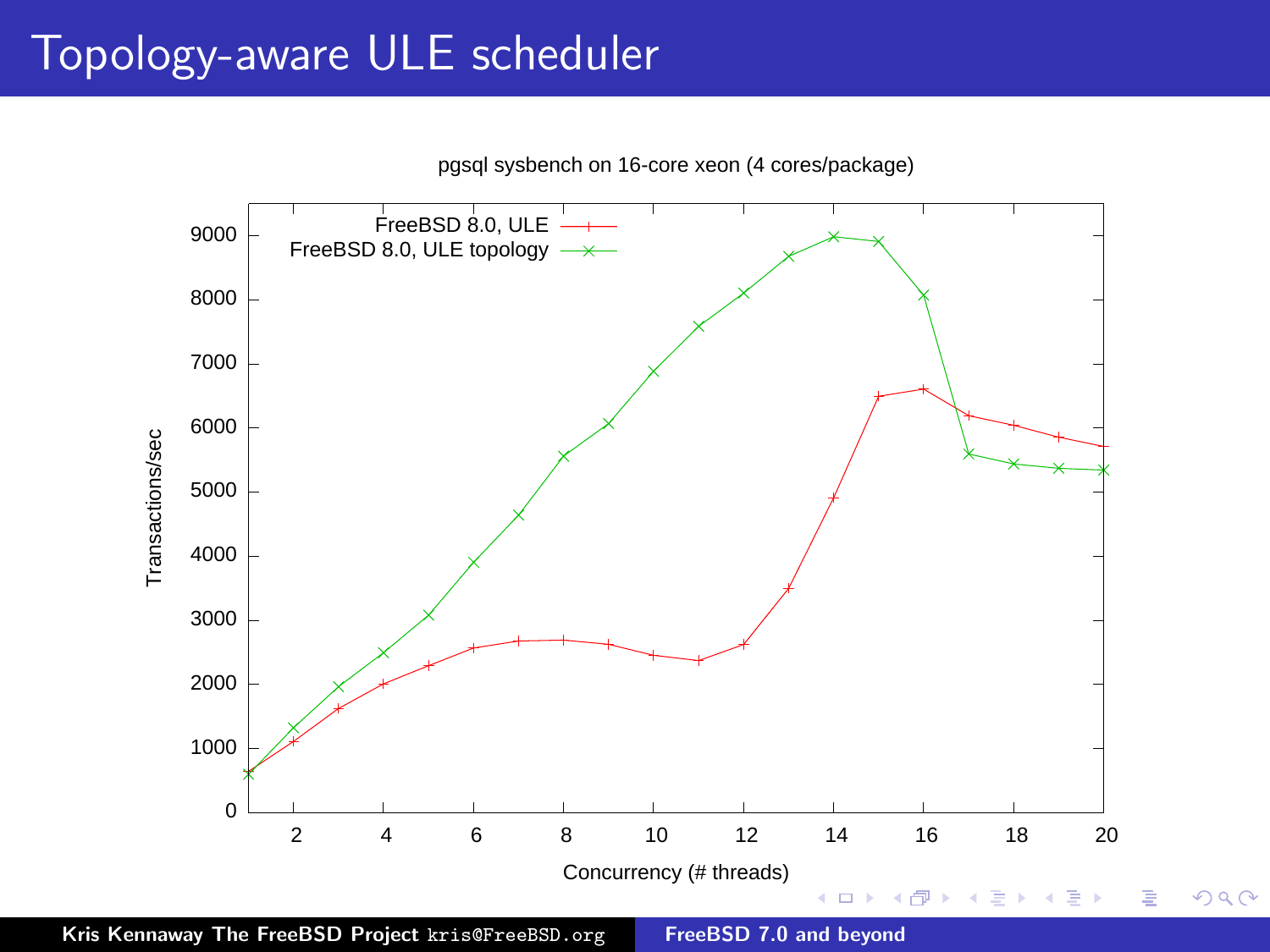### Improved parallel network performance



Kris Kennaway The FreeBSD Project kris@FreeBSD.org [FreeBSD 7.0 and beyond](#page-0-0)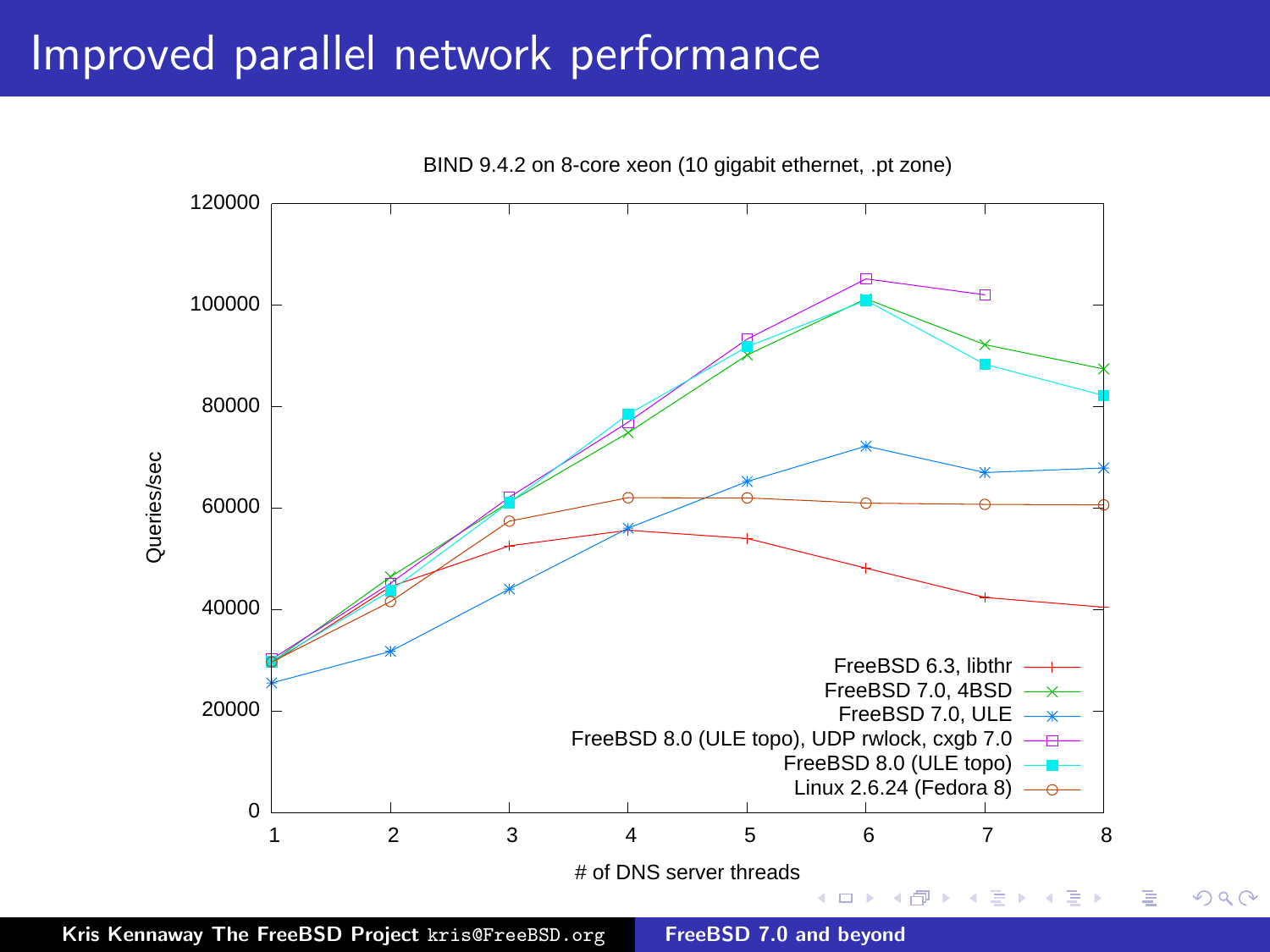More work in progress:

- $\triangleright$  Virtualization support: xen, network stack virtualization, ...
- ▶ Porting FreeBSD (again) to MIPS architecture
- $\triangleright$  DTrace support from Sun; powerful and extensible debugging and system analysis framework
- ▶ BLUFFS: BSD Logging Updated Fast File System. UFS with filesystem-level journalling.

へのへ

 $\triangleright$  Stuff we haven't even thought of yet!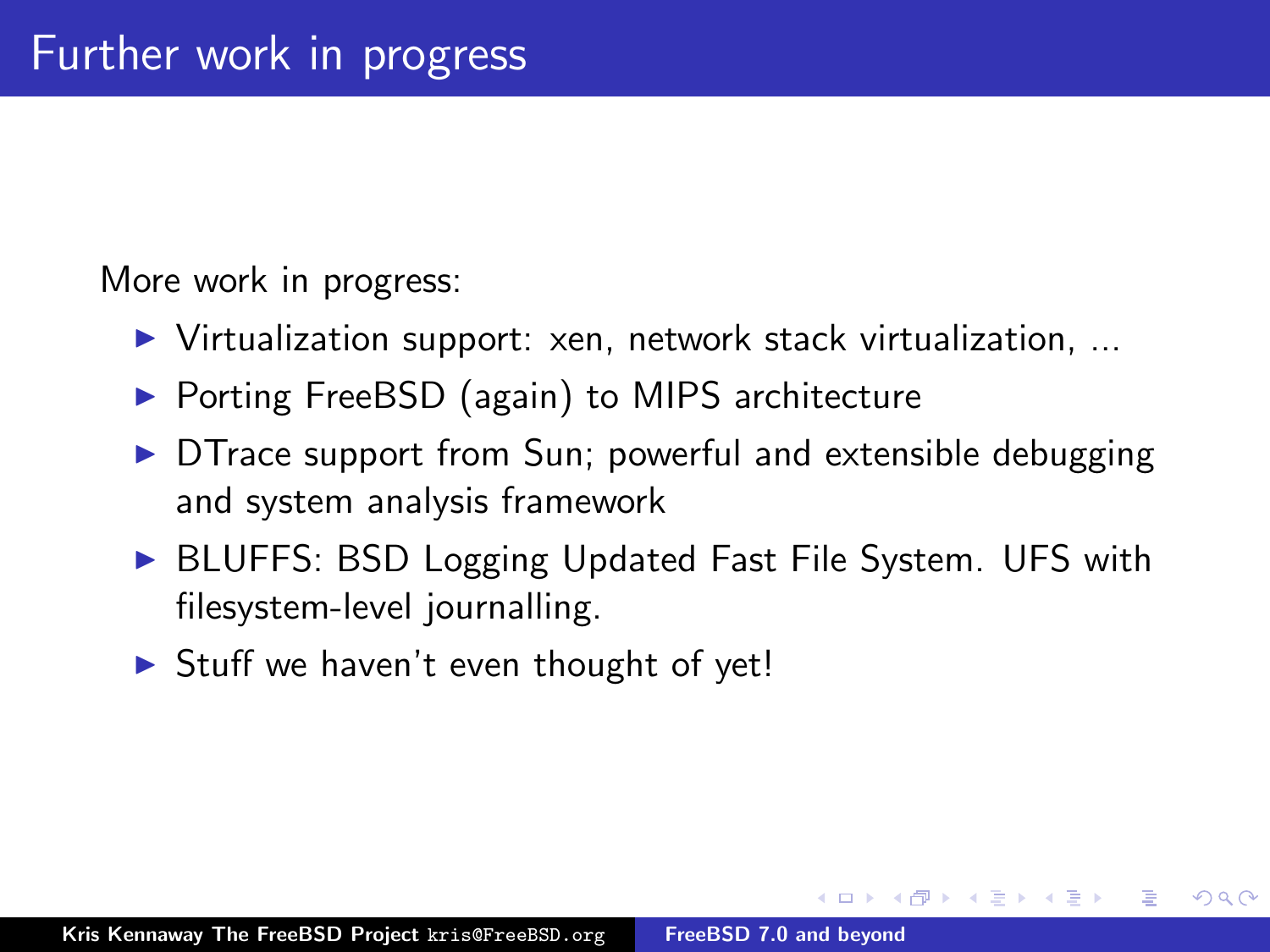- ► FreeBSD 7.0 brings FreeBSD back to the forefront of OS performance on modern hardware (it's good to be back).
- $\triangleright$  Provides advanced features not available in other open source operating systems

- $\triangleright$  An attractive platform for both high end and embedded hardware.
- $\triangleright$  An excellent new foundation for the years ahead.